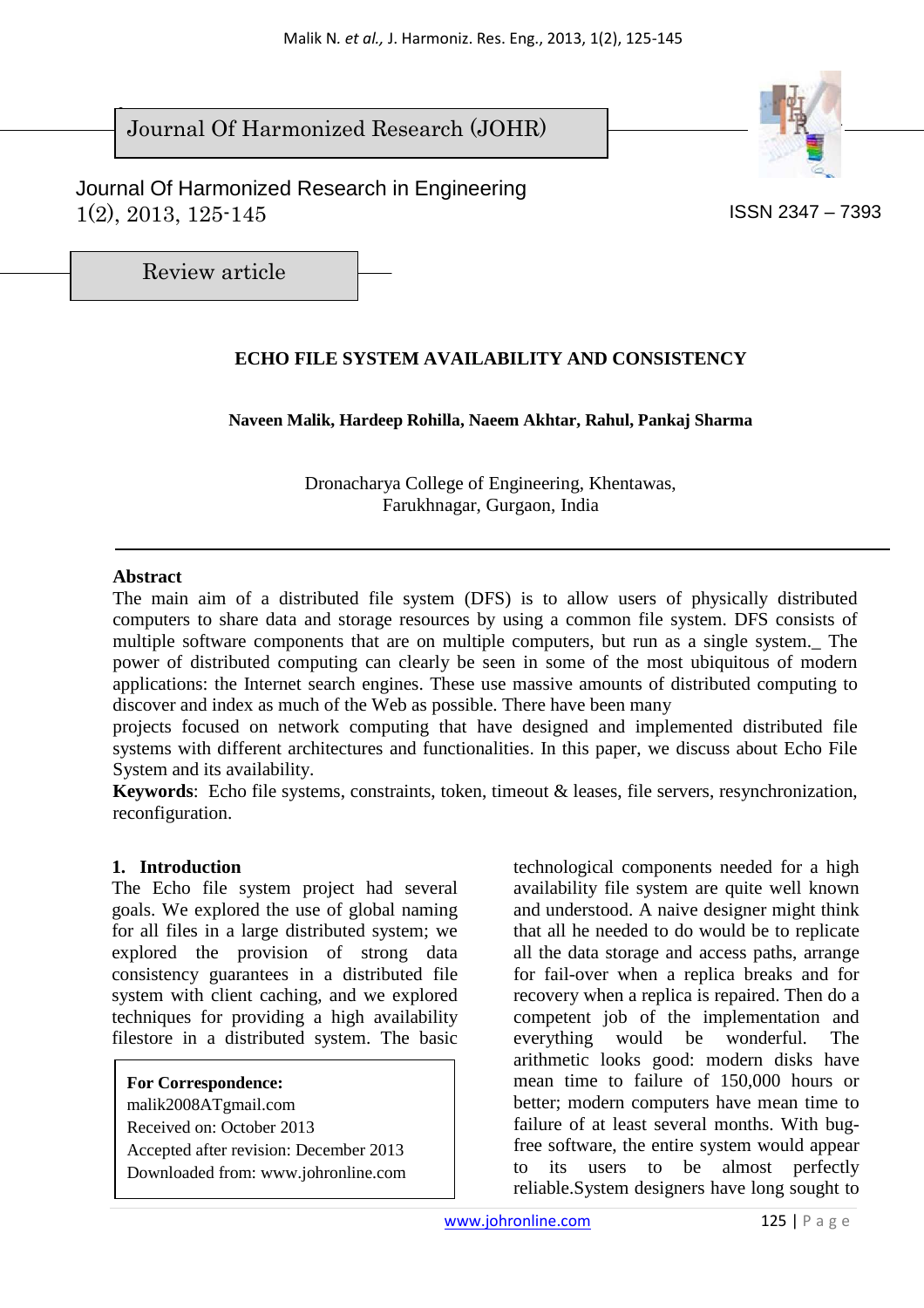improve the performance of file systems, which have proved critical to the overall performance of an exceedingly broad class of applications. The scientific and highperformance computing communities in particular have driven advances in the performance and scalability of distributed storage systems, typically predicting more general purpose needs by a few years.Sharednothing compute clusters are a popular platform for scalable data-intensive computing. It is possible to achieve very high aggregate I/O throughput and total data storage volume at moderate cost on such a cluster by attaching commodity disk drives to each cluster computer.If you view personal distributed computing from the bottom up, it's easy to see the attractions of providing high availability. When we give each user a personal computer (PC or workstation), the user becomes autonomous. Regardless of administrative or mechanical failures elsewhere, the user can do useful work as long as their personal computer is up and running. And these personal computers are sufficiently reliable that they are almost always up and running. Then we notice that users often need to share files, or we notice that users need access to more file storage than can economically be attached to a single workstation. So we add to the distributed system shared file servers. But suddenly the user has lost autonomy and reliability. The failure of a computer that he's never heard of can stop him from getting his work done [7].

# 2.1 **The Echo Distributed File System And Brief Overview**

The alternative to global naming is contextdependent naming. Most often, this means that file names are interpreted relative to some per-host root (as in NFS1). Sometimes too, the actual naming hierarchy is hostdependent (as in NFS, if remote volumes are mounted in a host-dependent way). Without global naming, users and programs must always be aware of the context in which a name is meaningful. This notion of "context" removes the coherence from the system.

*Global access:* The same files and directories must be accessible everywhere throughout the

system—independently of location—with the same operations available on them. The performance, availability, and reliability of these operations might vary depending on the location, but the semantics should not. One way in which a file system can fail to provide global access is if the naming hierarchy differs on a per-host basis (as in NFS), so that not all files are accessible from all hosts.A more insidious failure to provide global access occurs if the file system uses a noncoherent caching strategy (as in NFS), whereby updates made to a file on one host are not necessarily visible to a program on another host. This restricts the ease with which you can build distributed algorithms the application must take explicit steps to achieve the coherence that the file system failed to provide.

*Global security:* The security of the file system should be no worse than that of a well-built time-sharing system. When your system uses a network, especially a network that goes off-site, your system becomes vulnerable to all manner of attacks from strangers. And even if the network is only inside your own building, your system becomes more vulnerable when you allow the owner of each workstation to control the installation and configuration of that

workstation's system—taking the place of the trusted manager of your centralized timesharing system.

Echo is a client-server distributed file system. Files are named globally. In other words, the Echo name space is a hierarchy with a single root. To first approximation, each client of Echo sees the same file system name space.

1 The top few levels of the Echo naming hierarchy are implemented by a distributed name service, and the lower levels are implemented by the Echo filestore

2 The name service is not described in this paper, only the filestore. Briefly, the reason for using two different mechanisms for parts of the namespace is that the availability requirements are different. At the highest level, the update rate is low but the penalty for non-availability is enormous—if the global root isn't available, no files whatsoever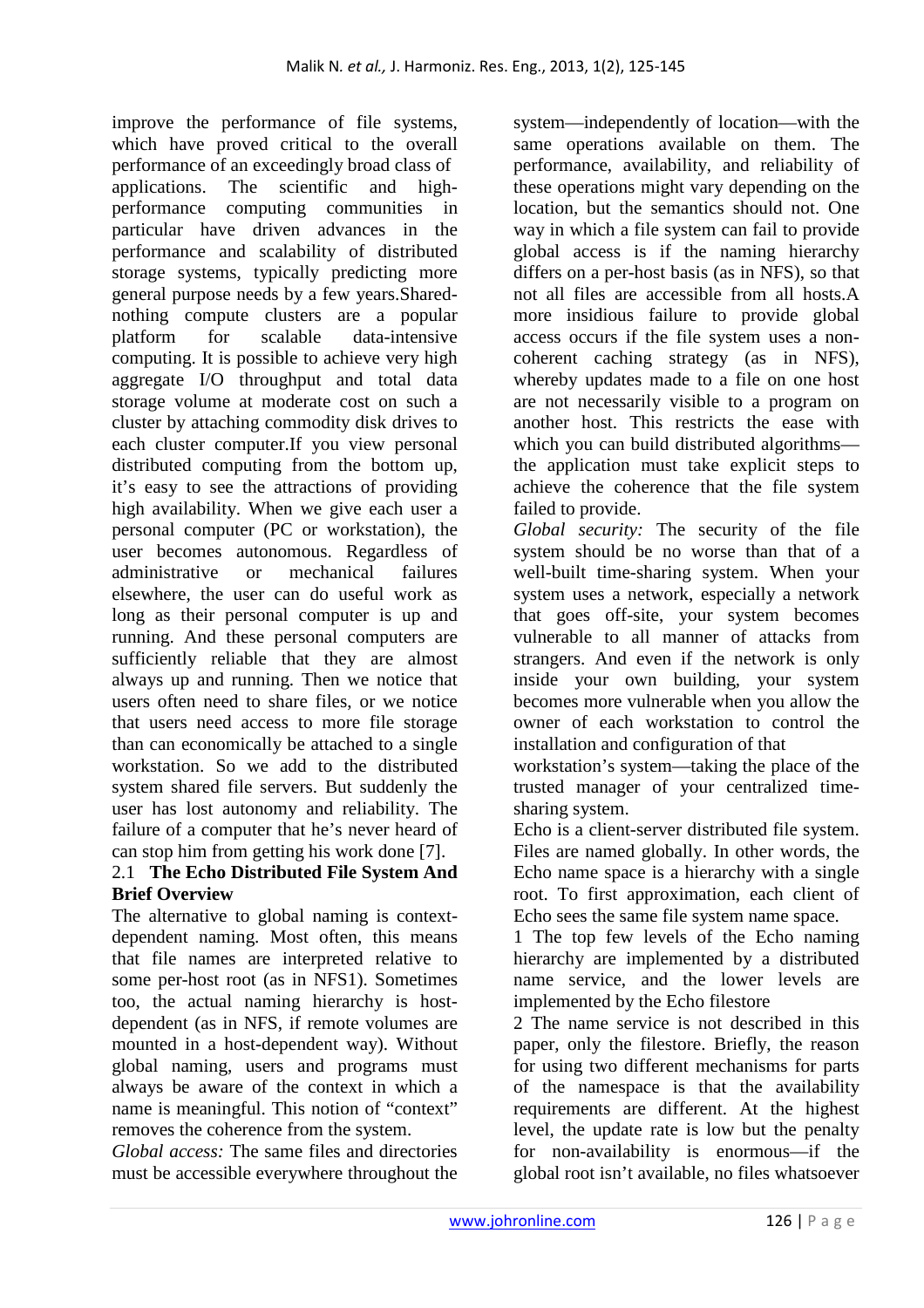can be accessed. So at the high levels of the namespace it's appropriate to use traditional name server algorithms, with their weak consistency guarantees but extremely good availability. But at the lower levels where users' real files are stored, we need much stronger consistency guarantees, and we are willing to pay for them with somewhat lower availability or somewhat higher cost. If the administrator decides that the contents of a box should be replicated in order to provide higher availability or reliability, the Echo file servers manage *box replicas* for that box. A *quorum* is a set containing a majority of the replicas of a given box. A box replica can either be a *full replica* or a *witness*. A witness stores just the information needed to determine whether an up-to-date quorum of box replicas has been formed, while a full replica stores a complete copy of the data in the box in addition to the quorum information. Replicated boxes typically have two full replicas and one witness; an unreplicated box has a single full replica. Box replicas may be added or deleted while the box remains in service without disrupting service, as long as a quorum of the remaining replicas is available and at least one of the remaining replicas is up to date.

# 2.2 Availability in the Echo File System

The remainder of this paper proceeds as follows. First, we give a brief overview of the Echo design, just enough to understand the discussions of availability. Then we describe the relevant constraints that we adopted in our design, including a more precise description of what it means to provide "high availability". The rest of the paper consists of a series of sections discussing in turn each of the mechanisms that are required to achieve system-wide high availability, namely:

Section 4: eliminating single points of failure by introducing redundant

components, so that when one fails we have an alternative component ready to

go (e.g. backup servers and redundant communication channels).

Section 5: replicating data so that any needed information will still be available

after a failure (e.g. using mirrored disks). Section 6: using timeouts to detect failure. In particular, we use a technique that allows both parties to know that a timeout has occurred before either party acts

on the timeout, even in the face of network partitions.

Section 7: resynchronizing so that the replacement for a failed component can

reconstruct the state of the original (e.g. agreeing on the state of operations that

were outstanding at the time of the failure).

Section 8: ensuring timely repair so that damaged components are replaced

soon after they fail, reducing the chance that the next failure will cause the

system to enter a state that is not available.

#### **3. Constraints**

#### *Reaping the Benefits of Distributed Systems Technology*

Networked computer systems have several natural advantages over centralized ones. These include ease of growth (you can start small and grow without wasting your original investment), autonomy of growth (small groups can make their own purchasing decisions, instead of relying on centralized resources), and lifetime (you can upgrade incrementally to new versions of sub-systems or to replacements for existing subsystems). These benefits come naturally from adopting a network computer inter-connect, although the file system designer still needs to take care to avoid losing them. But there are two further benefits achievable in distributed systems, if the designer addresses them explicitly:

# *Fault tolerance:*

In a well-designed distributed system, you can provide the same service from multiple computers, and you can do so in such a way that the service remains available even if one (or more) of the computers fails, or even if part of the network fails. This is not just an opportunity for doing better than centralized systems—it is essential if you are to do as well. Using multiple

computers increases the probability of one of them failing and preventing you from getting your work done.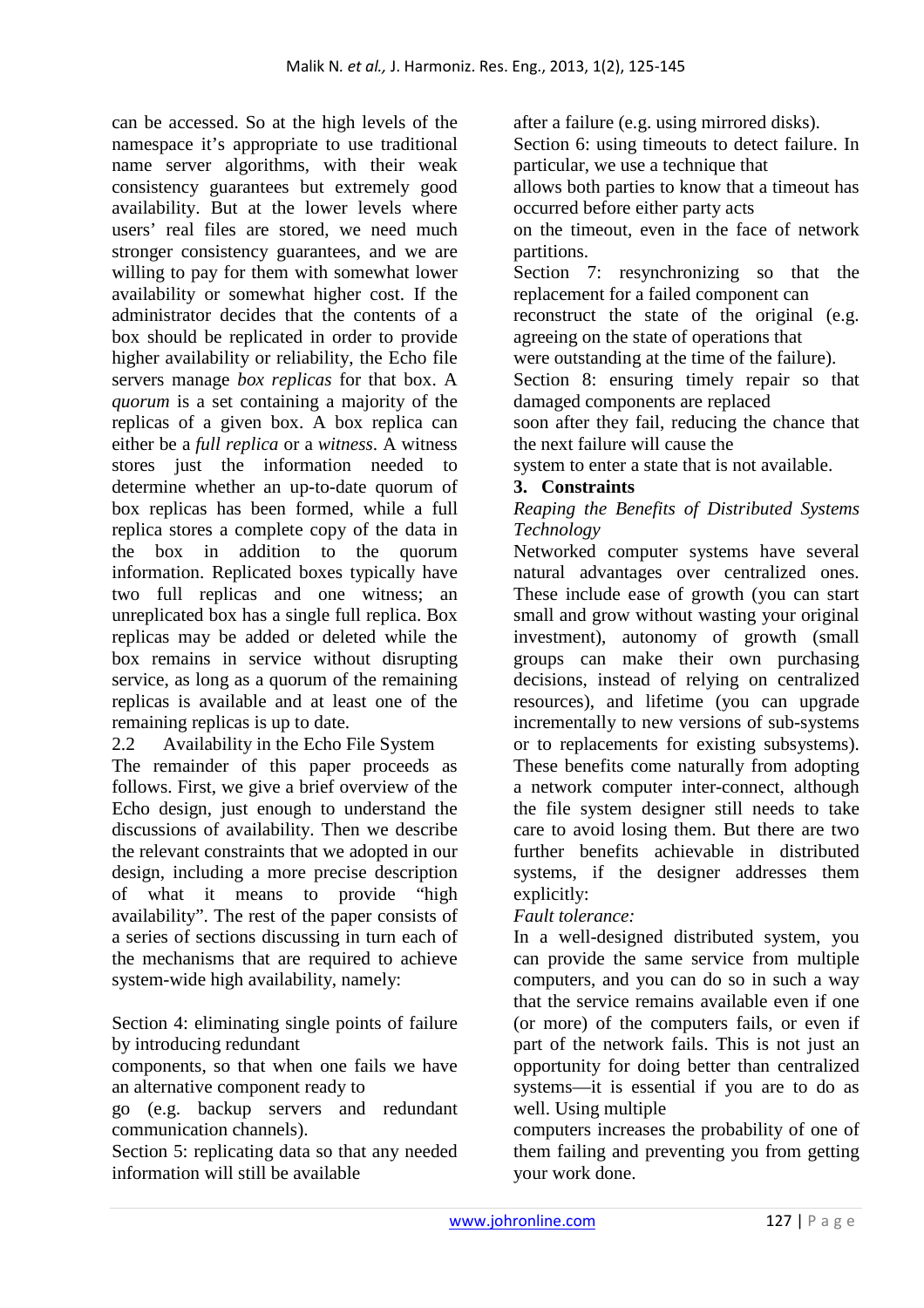# *Scale:*

A well-designed network can grow very large (e.g. the Internet, with about half a million registered names). With care, the distributed file system also can be effectively unlimited in scale. But done badly, the file system will hit its scale limits long before the network does. For example, you could design your file system to use a proprietary service for its global naming. But this would prevent you inter-connecting with the existing name services that are literally global (the Internet's Domain Name Service and ISO's global X.500 name space). Or you could rely on a security system that does not allow for differing levels of trust across the naming hierarchy, or that requires too much manual intervention to build a truly large system (e.g. Kerberos version 5 uses *inter-realm* links to achieve security across the untrusted Internet, but all these links must be

installed pairwise and manually).

The Echo Distributed File System

*Fault Tolerance*— while using local caches for performance, and accepting the possibility of widely dispersed clients.

*Global Scale*—but without global trust, and without compromising performance or availability in the dominant local-area cases. *Assumptions* 

Good RPC: we have an RPC system that provides very good performance (about 2 milliseconds round-trip for simple calls, using 3 MIP processors) [22,24], and has powerful features (most of the Modula-2 type system, plus additional support for remote context handles, marshallable bindings, distributed garbage collection, and authentication). All the communication with Echo servers usesRPC exclusively.

Fail-stop servers: we assume that our servers either give the correct answer, or give no answer (or an exception). They never give a wrong answer. Of course, this is an oversimplification. But any behavior that violates this assumption is by definition a bug and gets fixed. A correct server can measure intervals of time with no more than a known error bound; however a correct server can havearbitrary performance characteristics.

Liveness: the service is correct independently of the liveness of the client computers, the servers, or the network. But the liveness or performance of the system can be affected by the liveness of all of these components.

Fail-stop media: our storage (disks) either return the data that we stored there, or give an error (although the error might not be reported until you next try to read the data). This assumption is very close to being true, we believe.

Availability in the Echo File System *Safety Requirements* 

The *safety* properties of a system are a description of what the effects of the system might be, with no guarantee about how soon, if ever, the effects will happen. It is useful to distinguish safety properties from other properties, such as liveness (whether the system will reach the specified states), performance (how soon it will do so) and availability (considered in the next subsection).

The overall fail-stop behavior of the Echo servers and of other Echo clients is unaffected by a misbehaving client, including a misbehaving clerk. At worst, as misbehaving clerk can cause clients on that clerk's machine to get incorrect answers, and might cause performance or liveness problems for the servers or for other client machines, but it will not cause the servers or other clientmachines to get incorrect answers.

Our algorithms assume that the disk hardware is fail-stop, in the following sense. If a server initiates a write request, the request will modify at most the specified part of the disk. If a server issues a read request, the request will return an error, or will return correctly the data provided in the last write request for that part of the disk.

Our algorithms assume that our network communications are fail-stop. We use communication protocols that provide errorfree, duplicate-free, in-order messages (actually, remote procedure calls). We assume that these semantics will be satisfied, or an error will be reported by the communications sub-system. Of course, the underlying communications hardware has weaker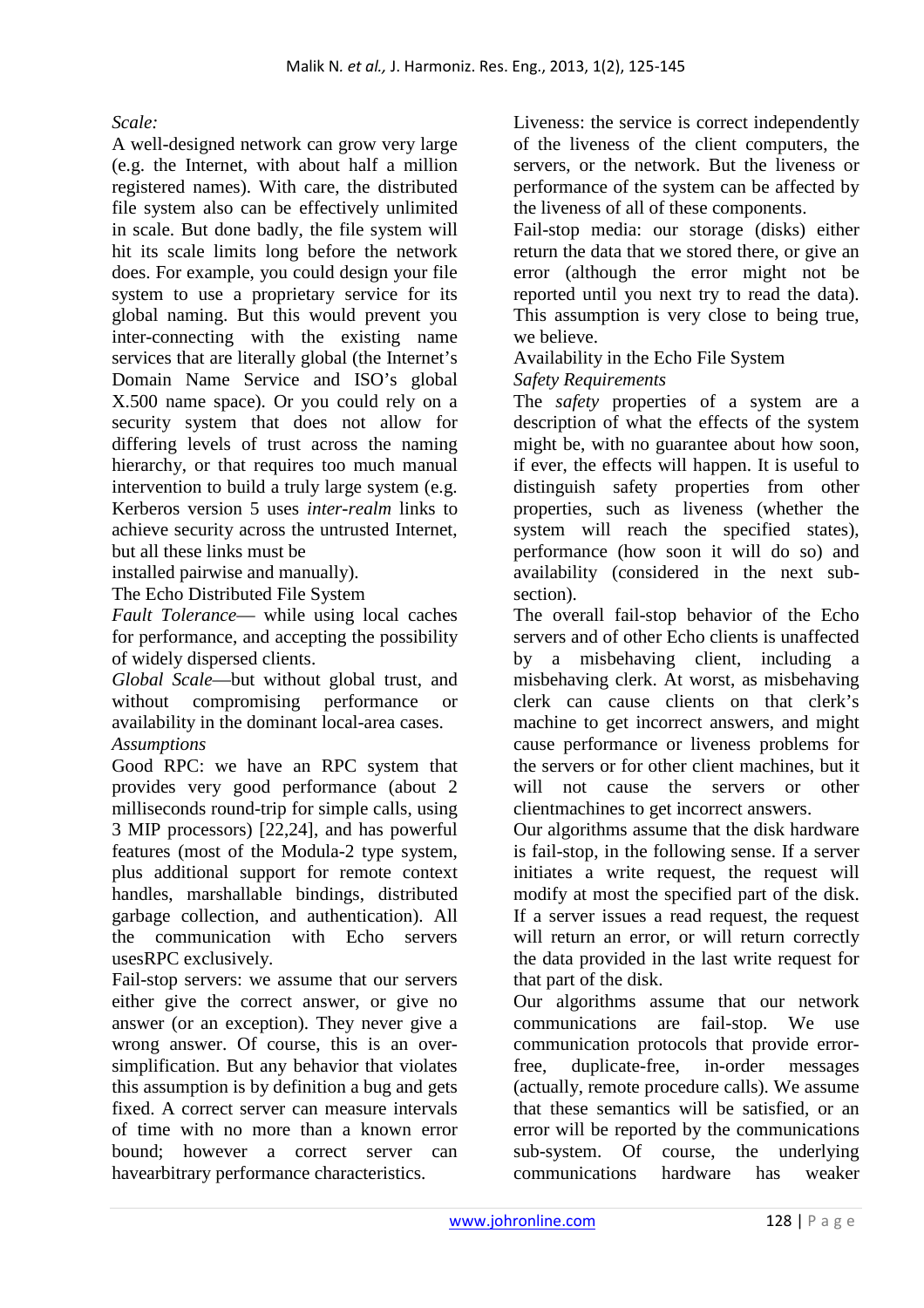properties, but our RPC system provides these additional guarantees. When an error is reported

to a process that has sent a message, the message might or might not actually be received by its intended recipient (i.e., there might be orphans). Note that ouralgorithms are correct even in the face of network partitions, or non-transitive network service interruptions (e.g. A can talk with B and B with C, but A cannot talk with C).

If any of these assumptions is ever violated then the system makes no guarantees on its correctness either now or in the future. In practice, a violation can cause some number of boxes to get into a bad state, perhaps a state so bad that the server crashes while examining it. In this case the disks storing the box have to be reformatted, a new box created, and the old information restored from an offline archive.

We have had two known instances while in service where software errors caused our servers to become byzantine and break our semantics. In one case the bug resulted in two servers both becoming primary when each server actually owned one real replica and each thought it owned the witness. The two replicas then diverged as each server made changes to its disk. In the second case, a single server got confused and thought both replicas were up to date when one was in fact out of date. In both cases the damage was limited: we were able to recover the data from the online replicas and did not have to restore from older offline backup tapes.

We have had several instances where undetected hardware faults on our experimental multi-processor caused strange behavior. For example, we had several cases where a memory fault caused a bit to flip in main memory without being detected by the memory's parity check circuits. Many of these hardware faults were detected by the use of various defensive programming techniques in our software, while others were reflected in bits being corrupted in a user's data. Luckily no such fault has caused large scale loss of data.

# **4. Redundant Components**

If a service is to be highly available, each component in the service must be either redundant, or very reliable.3 In Echo we added redundancy at many places in the system. In this section we identify the redundant system components and discuss the structural implications. In later sections we discuss the more detailed issues relating to making redundancy actually work replication of information, detection of and recovery from failure, and so forth.

Notice that in Echo we chose not to enhance the availability of the client machine itself. If a client machine fails, all the programs running on that machine fail and there is no automatic mechanism for restarting or reconstructing their state. If a user is writing a highly available application or service, intended to continue working after the failure of a machine it is running on, then the user has to write the application specially.

#### *Network Connections*

High availability remote file service requires high availability network connections. There are several ways of achieving this. For example, you could run parallel Ethernet cables, and give each machine two Ethernet controllers. In our environment we had a more effective solution available, in the form of an experimental mesh-connected switchbased network known as AN1 (formerly Autonet) [12]. The AN1 is selfconfiguring, and includes the ability to run redundant links. This redundancy extends to having two network cables into each connected machine. When one link fails, the network automatically reconfigures to use another route. In AN1 this reconfiguration happens in about 100 milliseconds. This behavior is sufficiently good that Echo can meet its availability goals by considering the local area network to be perfectly reliable. (Packets are still lost occasionally, of course, but this is covered up by retransmission algorithms

Within our RPC transport protocol.) The worst case that we might realistically encounter is the failure of a machine's network adaptor, which we did not replicate.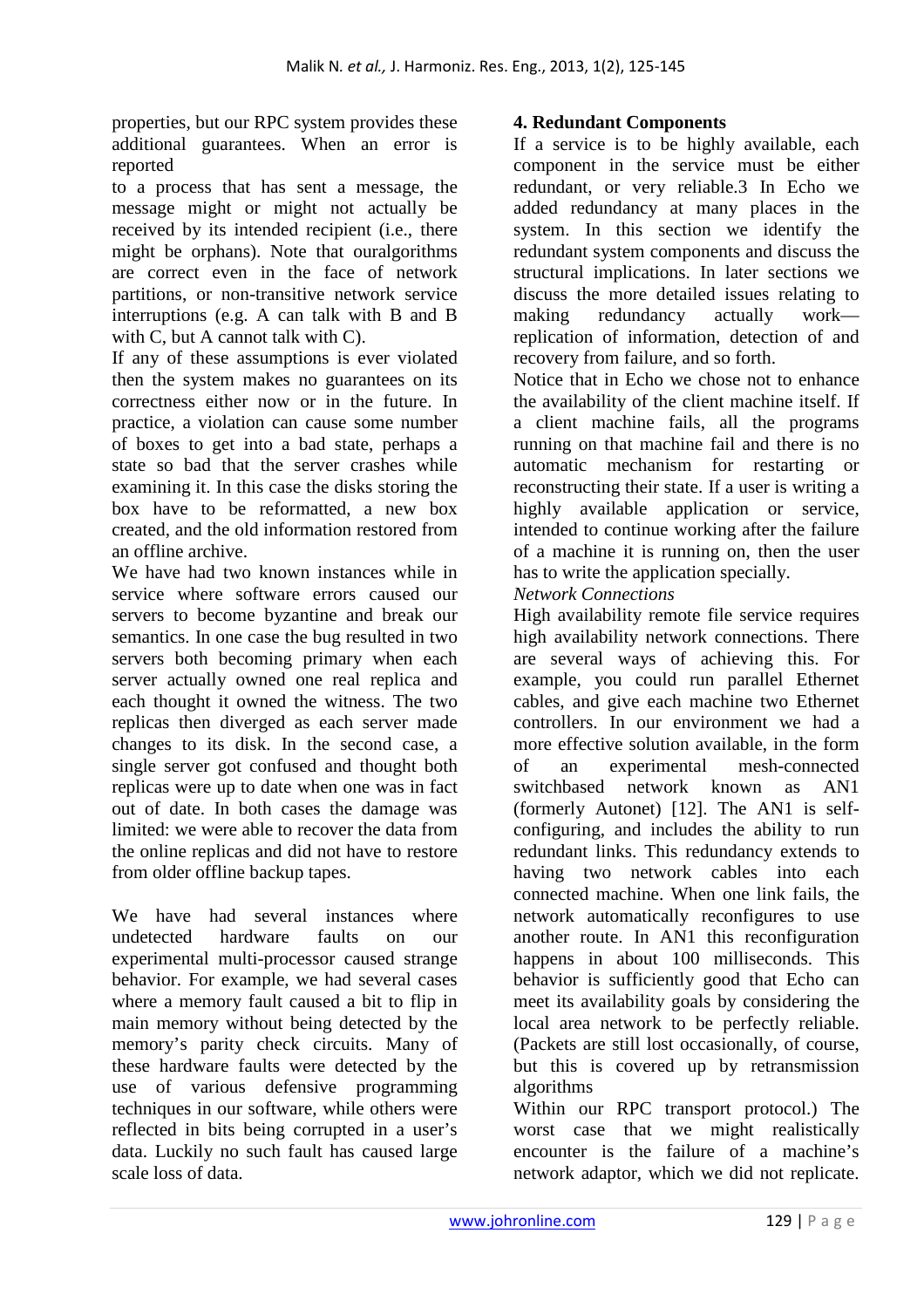This event should probably be considered as a failure of the machine itself.

#### *File Servers*

The file servers are the most failure-prone component in the system, apart from client programs and their machines (whose failures have limited scope). Servers can fail because of software bugs or hardware failures. They can also effectively fail because of excessive load—this can make the server fail to perform work for a client within the realtime guarantee, or might make the server not respond in a timely manner to keep-alives and thus provoke a timeout. Finally, servers fail because of administrative activities such as software upgrades and hardware reconfiguration. For all of these reasons, the Echo design permits replication of servers. That is, we permit the administrator to configure the system so that more than one server is capable of offering service for each box. In our installation, we configured Echo so that every box had replicated servers.When you replicate a server to increase availability, it must be the case in general that when one server fails, the replacement server will not also fail. In other words, the failures of a server and its replacement must be independent. Early on in the Echo project, when we were still flushing out the most obvious software bugs, we had quite a few bugs that were not independent—a particular client request would trigger a bug that caused one server to fail; then after its replacement took over, the same request would be resubmitted and the same bug on the replacement server would cause it too to fail. This double failure of course caused a loss of availability to the clients. We have found that the remaining bugs in our server code arise during relatively infrequent combinations of operations, and that in those cases the nondeterminism inherent in aspects of our programming model (lightweight threads and fine grain locking), and the asynchrony inherent in some of our algorithms, cause operations to execute differently when reexecuted on the replacement server.

Availability in the Echo File System

In Echo a single primary server performs all updates and reads for a box. Using a single primary for all updates was the only way we knew of achieving all of the following:

Short client timeouts on update requests to the server. We don't have to worry about what happens when two servers attempt to work on the same operation, because at most one server thinks it is primary at any time—the other will discard the operation. So if a request is taking too long, the client can guess that the primary has died and give the request to the backup without needing to be certain that the first server is indeed dead.

Strict consistency among box replicas. Having only one server means that that server can have complete information about the differences between the box replicas.

No extra messages for each operation. The only messages required are parallel messages from the initiating server to each disk and the reply from each disk. Extra messages are required only when the set of replicas changes.

Caching inside the server. We don't have to worry about another server doing an update that might invalidate the cache.

On the other hand, care is required to ensure that backup servers can tolerate the extra load that they will receive if some primary server fails. Reasonable economy dictates that each server should be primary for at least one box; thus when it takes over from some failed server, it must be able to service that load in addition to its own normal load. This is really an administrative trade-off: it's simpler to run the system if there are a few very large boxes, but this necessarily stresses the backup servers when a primary fails. In our installation, we opted for administrative simplicity in our local configuration: we had one box for the entire set of disks served by a server in normal operation. This meant that when a server failed, its backup would receive up to twice its normal load. In retrospect, this was probably a bad configuration decision; our implementation would have permitted us to use smaller boxes, and we should have. Another way of balancing load is to allow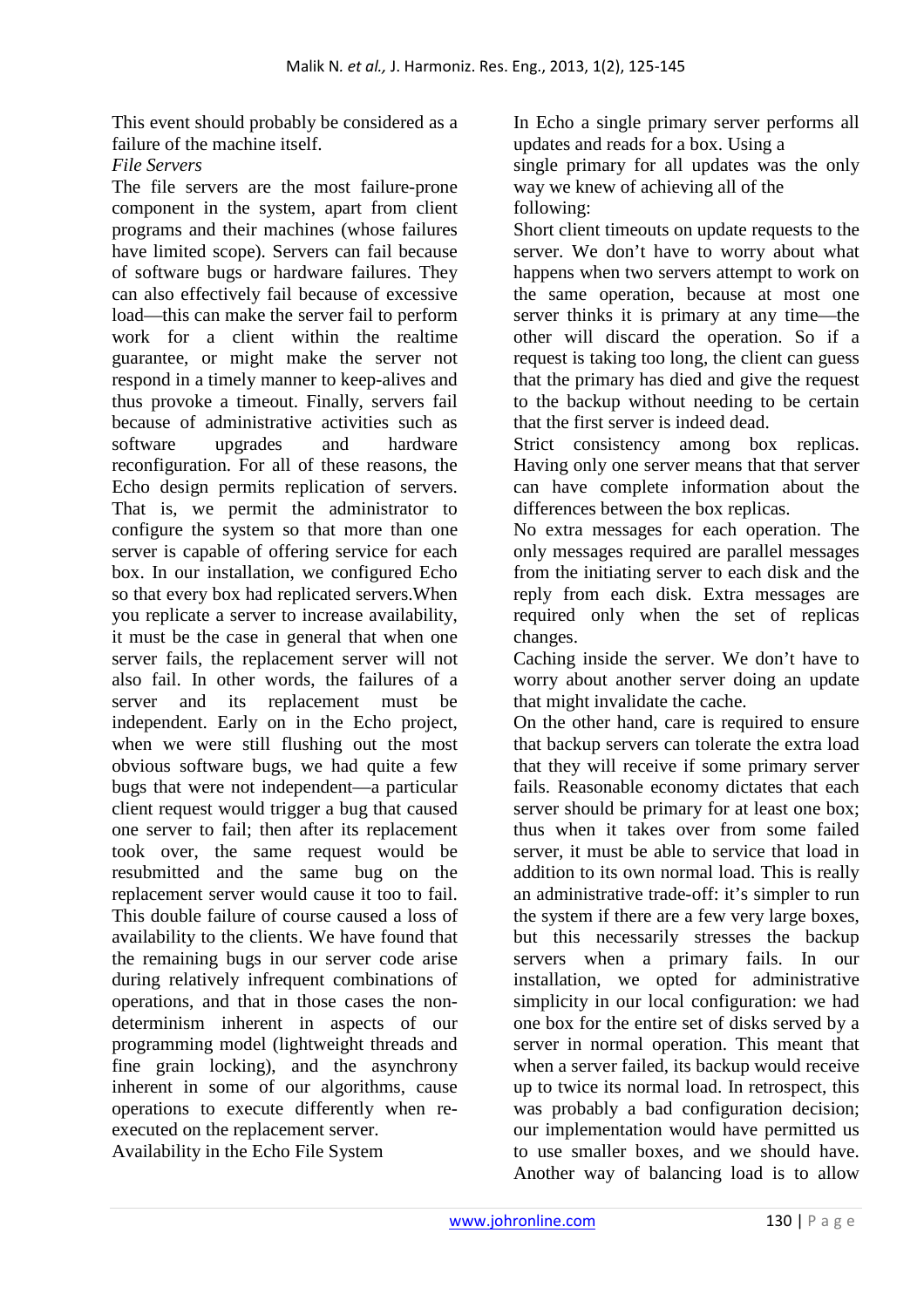non-primary servers to perform reads. This makes sense if non-primary servers can read from disks, which can be arranged except when using certain types of dual-ported hardware. We did not do this for several reasons:

Our original expectation was that we would use large enough client caches so that at the servers there would be vastly more writes than reads. This has not turned out to be the case, at least for our work loads and our client cache size of 16 megabytes. In our current environment there are more reads then writes. We still find this fact surprising.

It seems likely that a better strategy would be to implement a *cache server* that acts as an intermediary, caching data on behalf of clients. Because a cache server is a shared resource and has no other load, you could afford to use several times the memory that you could assign to file caching on a workstation. We have not implemented cache servers, but they seem attractive: on our file servers, with 80 megabyte caches, we see a hit ratio of 60%. This indicates that a large cache server would be able to field at least half of the clients' reads; this would make it a more cost-effective performance enhancement than permitting reads at nonprimary servers for the box.

# *Paths between Disks and Servers*

In some configurations, replicating the disks and the servers isn't enough. You must also ensure that there is a communication from at least one copy of each box to at least one server for that box. Echo supports four ways of achieving this:

1. *Dual-Porting:* Disks can be dual-ported to two file servers and accessed directly. This takes advantage of hardware that was standard on the class of disks that were available to us during the life of the project.

2. *Pass-through:* Disks can be plugged directly into one file server and made available over the network to other file servers.

3. *Disk Server:* Disks can be plugged into dedicated disk servers and accessed over the network by multiple file servers.

4. *Dual-Ported Disk Server:* Disks can be dual-ported to two dedicated disk servers and accessed over the network by file servers. The choice of which connection strategy to use is often dictated by cost, hardware capabilities and/or availability requirements.

*Physical proximity and shared power supplies*  Regardless of how many computers and how many disks you use, your availability will be poor if they all rely on a common power source. We have had limited goals in this area: most of our users work in a single building, and if some failure takes power away from most of the users' workstations, having the file service remain up would be of little benefit. Remaining available during a disaster, such as an earthquake or a widespread power problem, was thus not of concern to us. Recoverability (i.e. making it likely that we can get our services back up sometime), was an issue we did address (through a mix of off-line backup strategies) but that is not the subject of this paper. However, we have occasionally (twice in two years) experienced a power interruption due to a tripped circuit breaker for our machine room. As part of the Echo project, we installed a second, separately tripped circuit for the machine room, and we split several of the cable trays so that the machines could have access to power from either circuit. We then plugged half of the servers into one circuit and the other half into the other, and arranged that the primary and backup server for each box were on different circuits. Disks were similarly split. To ensure availability, the witness disk replicas (those replicas that are used only to break ties when the full replicas are in network partitions) should be on a third circuit (e.g., out of the machine room altogether).

# **5. Replication of Information**

There are two reasons for replicating information in Echo: some is replicated because loss of the information would result in a client-visible failure of the service (e.g., the contents of clients' directories and files), and some is replicated because it must be available before service can be provided after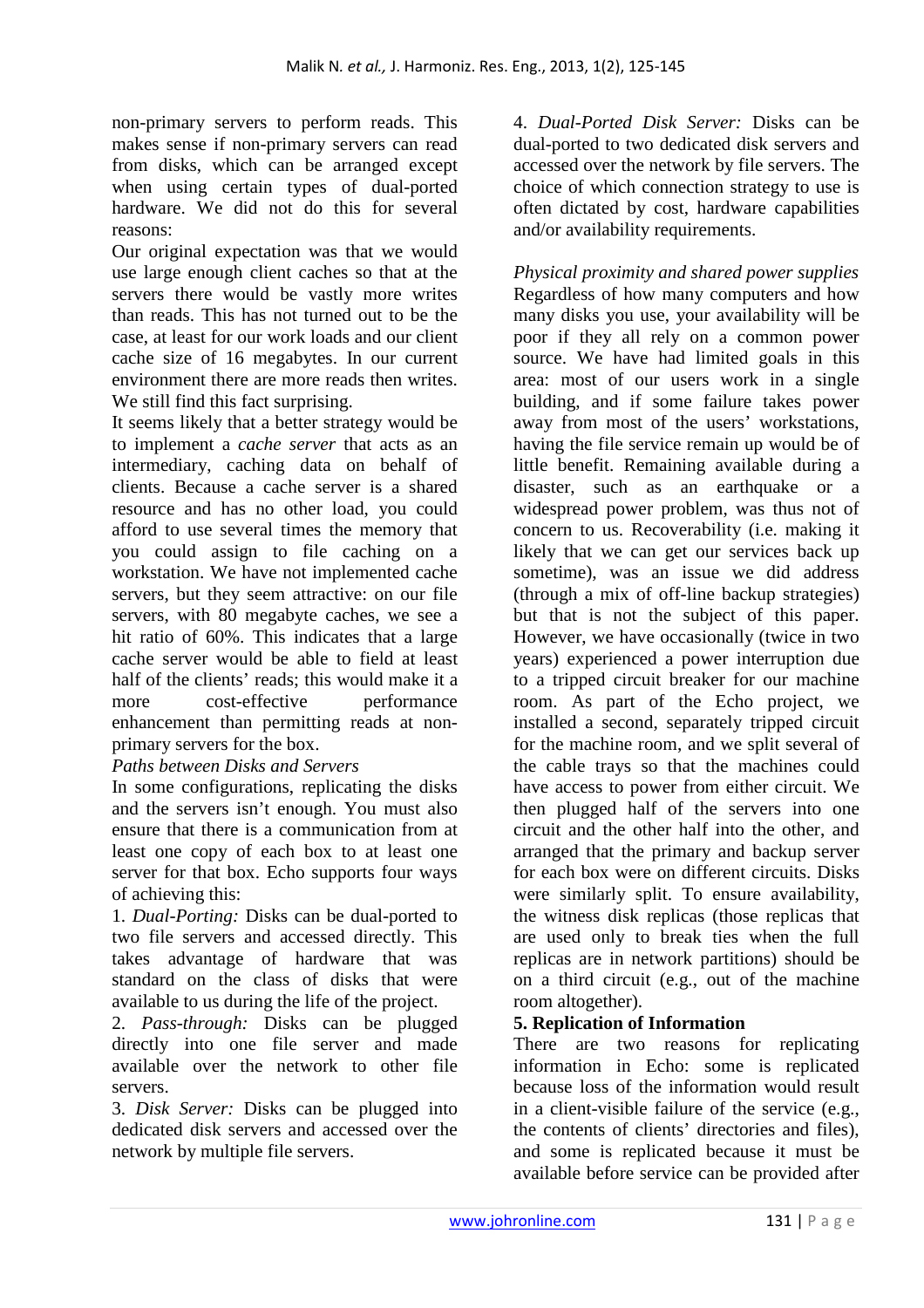a failover and it would otherwise take too long to regenerate it.

The main difficulty in maintaining replicated data is that you cannot commit an update atomically onto two physical devices. All commit protocols have failure modes that cause the replicas to have different contents, and the designer must include algorithms to recover from this situation. To achieve this you must do two things. First, you must detect (efficiently) that a replica is out of date. Second, you must bring out-ofdate replicas up to date. Without considering availability, these problems are easy (e.g., compare the disks and copy one to the other in its entirety). But high availability dictates more sophisticated measures. The out-of-date detection must be fast, and the operation of bringing a copy up to date should be able to run concurrently with providing service for new updates.

We have written a separate paper that described our algorithms for achieving atomic update of replicated data, and for detecting out-of-date replicas [3]; these algorithms are also summarized below. Our algorithm for bringing a replica back up to date while still providing service is described in a later section of this paper. In order to keep track of which box replicas are up to date we maintain three *epoch* counters. These counters are maintained by each of the replicas, in stable storage belonging to the replica (actually, on the same disks). Additionally each replica maintains the identity of all the replicas, as a set of unique identifiers on stable storage. We use a

special three-phase algorithm to advance these counters. This algorithm executes whenever the set of replicas serving a box might have lost a member. It runs on the server that expects to be the primary, a server machine that owns a majority of the box replicas, and fails if any replicas are lost while the reconfiguration is in progress. (When the algorithm "fails", it stops running and is later restarted from the beginning.) The epoch advance algorithm has the effect of marking all inaccessible replicas as being out of date, while no accessible replica is ever

marked as being out of date. After the algorithm finishes we enter a *service period,*  which lasts until the next failure. Each service period is labelled uniquely by the value of the epochs on the up-to-date replicas The epoch counters are named *big*, *prospective*, and *service*. Because these counters continue to grow with each execution of the algorithm we allocate 64 bits for each, allowing for centuries of service. After two years of service, all of the counters in our configuration are under twenty thousand. Each replica also has a boolean called *dataOK* which is used to indicate that the data on the replica is up-to-date. This will allow out of date replicas to be brought back up to date while the box is in service.

• Find one accessible replica A for box B.

 • Obtain from A the set of identities of the replicas for B; call this set K.

• Attempt to acquire control of a subset R of those replicas, such that  $|R| > |K|/2$  and each member of R has its service counter less than or equal to the service counter in A. If the server executing this algorithm can't acquire this majority within a suitable timeout period, it releases control of all replicas and starts over; this might permit some other server to become primary. The timeouts are arranged so that the timeout for building a majority is shorter than the timeout on waiting for an additional replica after getting a majority.

• If, while collecting replicas, we find any replicas with a larger service epoch than the replica we have chosen, we start over using the replica set from the more up-to-date replica.

 • Let S be the maximum service counter in the members of R.

• Let B be  $1 +$  the maximum big counter in the members of R.

• If any member of R has a prospective counter less than S, clear the dataOK flag in that member. If dataOK is false for all replicas, then we start over. (In other words, if a replica missed the last service period, mark its data is being incorrect so that it can be updated later. If all of the replicas have bad data, fail and wait for a good replica to show up.)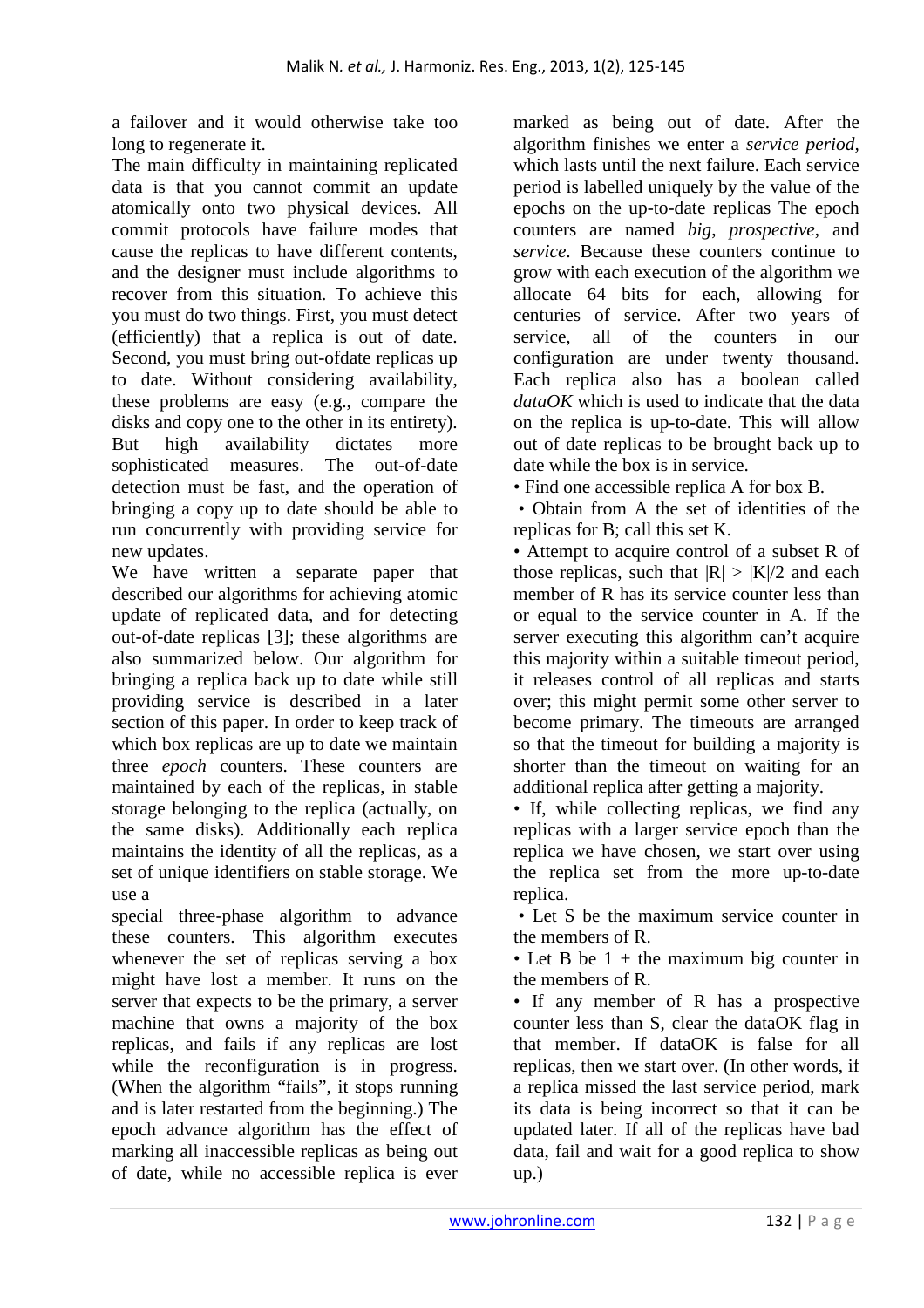• Set the big counter in each member of R to B. (This ensures that B will never be used again as an epoch.)

One auxiliary issue in this area is the best semantic level at which to do replication.

We considered three strategies: • File system: Each replica has its own

implementation of a file system volume. Because of the requirements of reconciliation, each replica must keep a record of file system operations that might not have been completed on some replicas, so that during reconciliation these operations can be backed out on this replica or applied to the other replicas.

• Array of disk blocks: A single implementation of a file system volume runs on the primary file server making updates to the disk replicas, treating each as an array of disk blocks. Each replica must keep a record of disk operations that might not have been completed on some replicas. Additionally, some higher level logging mechanism would be needed to complete or undo partially committed file system operations that involved multiple disk operations.

• Mini-transactions over an array of disk blocks: In addition to the array of disk blocks mentioned above, which we shall call the *home*, each replica maintains a log which records a collection of changes to the home. All updates to the home are first recorded on the log. For atomic operations the actual data is stored in the log; for non-atomic operations the log contains the list of the home pages being updated. Thus any differences between the two replicas are recorded in the log. To limit the scope of reconciliation, the difference between the lengths of the logs of two up-to-date replicas is limited. The total length of the log is limited by writing updated pages to the home location. When all of the updates written before a given point in the log have been applied to the home location, that portion of the log may be truncated.

# *Log Information*

When a server becomes the primary for a box, it has collected a majority of the available replicas of the box's data, and has ensured that at least one of those replicas is up to date

(i.e. was a replica in the last service period). As described briefly above, and more extensively in a separate paper [4], our ondisk representation of the box consists of a set of home pages, modified by a log (or journal). When the new primary server starts up, it must read the log so that its dynamic data structures reflect those pages that have been committed to the log but not yet written to their home locations. This allows the server to deliver the correct values for those pages without searching the log. The simplest approach would be to read the log sequentially from the beginning. Unfortunately, the time that this would take (about 20 seconds in our configurations) is time during which we cannot offer service for the box. It would be possible to prevent this delay by replicating on the backup servers the dynamic state that would result from reading the log. This can be done by the primary server forwarding log entries to the backup servers asynchronously, after committing them to its own stable storage. Each backup server could then process the log just as it would have done had it read it off the disk. This processing can be done at a leisurely rate on the backups, provided that on average it can keep up with the primary's throughput. If a backup server becomes primary after some failure, it needs to read the log entries from stable storage only to the extent that it was running behind in applying them. (During

normal running, the log is write-only, since all the affected state is also in volatile memory on the primary.) We did not implement this part of the design. We considered three proposals for this portion of the design:

*Locations only:* The mechanism described above keeps track of both the locations and contents of dirty pages. An alternative is to keep track only of the locations of the dirty pages. When a dirty page is accessed the primary might have to read the log to get the latest value for that page. This reduces the amount of information that the backup has to process and store, but will increase the disk load on a new primary as it is forced to read the log.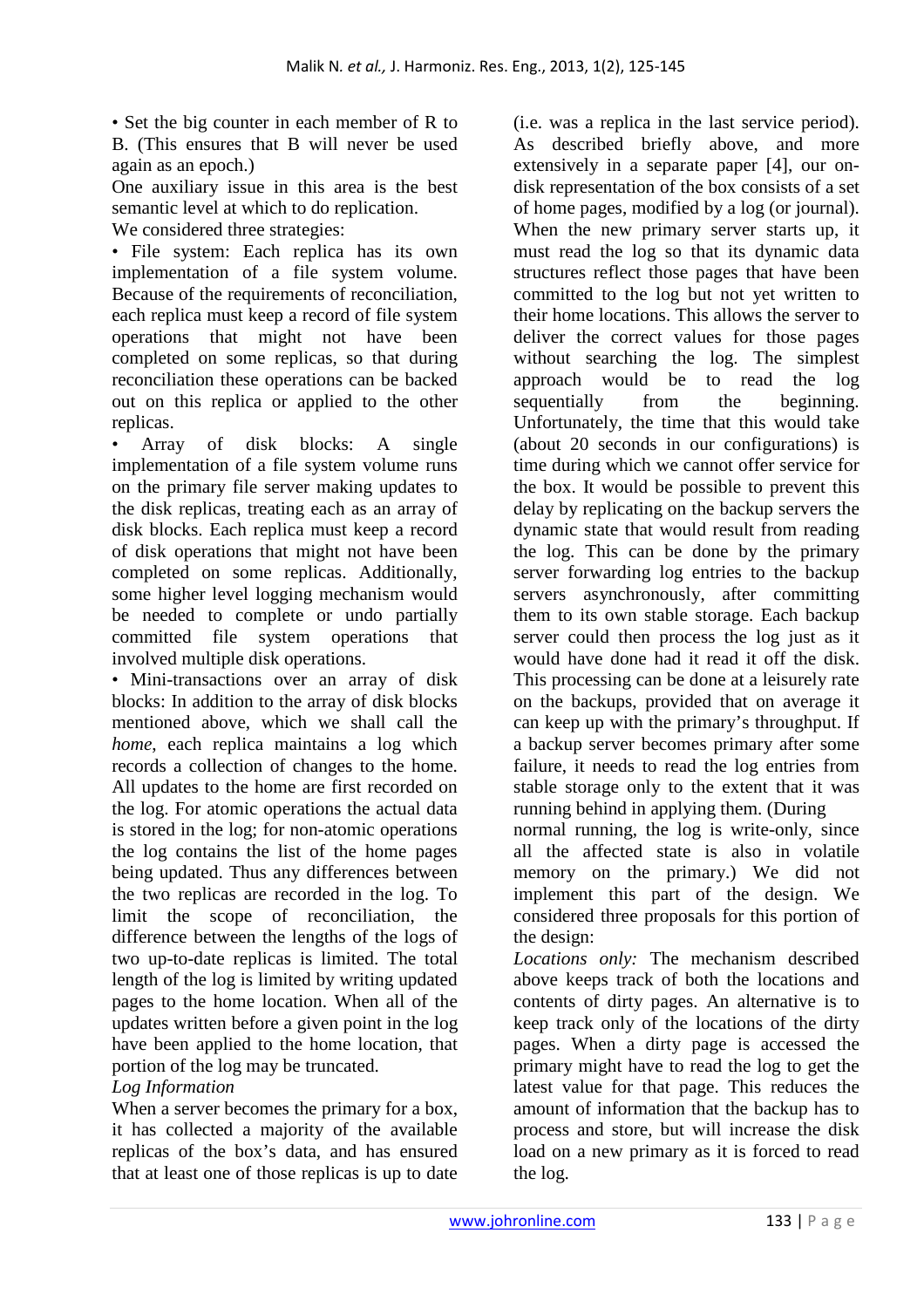*Complete dirty pages:* We could have made sure that the log always contained the complete value of any dirty page. This would sometimes increase the size of the log and use more disk bandwidth, but it would allow reads of updated pages to be satisfied without reading the home locations on disk; this could significantly reduce the disk load of a new primary.

*Cached pages:* Our log contains no information about disk reads or cache hits. Thus it is likely that a page that is being read frequently on the primary will not be in the backup's cache. In addition, given the on-disk structure that we use, there are certain structures that are always needed for the file server to go into service. Currently the backup server has to read these pages synchronously with going into service. This would be unnecessary if such pages were logged and pinned in the backup's cache. With each successive proposal above, the overhead on the backup increases while the latency within which the backup can take over decreases. If we were to try to get the availability latency under one second, we would need to adopt some sort of a cached page

# approach.

# *File Token Data*

Echo provides its clients with a strong guarantee of global data consistency, but also provides for caching of file system data (including directories) in client machines. The details of the algorithms for doing this are not relevant to the present paper. But part of the mechanism is relevant: maintaining the token database. Echo ensures consistency of the client caches by using a token scheme, related to those used by Sprite [9] and OSF's DFS [10]. Each file may have one write token outstanding or many read tokens. If a clerk wishes to cache information from the file, it must hold a read token. If a clerk wants to cache dirty data, then it needs a write token. When a client requests a token from the primary server, the primary server must call back to all holders of conflicting tokens and wait for them to respond before the new token can be granted. This scheme means that having the correct token database is very

important if the server is to maintain its consistency guarantees. During normal running this is easy—the interesting part of the problem is what to do when recovering from a failure. If we simply maintain the token database in volatile memory in the primary file server, then when the primary fails and a backup becomes primary, the new primary would need to recover the token information from the clients (as is done in Sprite). But doing so is potentially very slow—it is a large burst load on the communications sub-system, and it can involve substantial timeouts if some clients that might hold tokens have crashed. Stopping service while the service contacts each client can take so long that meeting a tight availability guarantee can be impossible. For this reason we decided to replicate the token database in volatile memory in the backup server.

• Increment prospectiveT in the box's stable storage.

 • For each accessible server S for this box, if that server's volatile counter is no less than serviceT, then set that server's volatile counter to prospectiveT. In other words, if the token database on S is up to date, then advance its volatile counter; otherwise leave it behind. (It will later be brought up to date asynchronously.)

• Set serviceT to equal prospectiveT in the box's stable storage. This implicitly marks any other token databases for this box as being bad. During service a token is not granted to a clerk until all of the servers have updated their token database. Thus each server stores a superset of the tokens that the clerks know about. This is okay because clerks are always willing to release tokens that they don't know they hold.

*Configuration and location information* 

As described earlier, the overall Echo system includes name servers that provide the higher level parts of our global name space. When resolving the global name of a file, we necessarily use data from the name servers to locate the file servers that provide access to that file.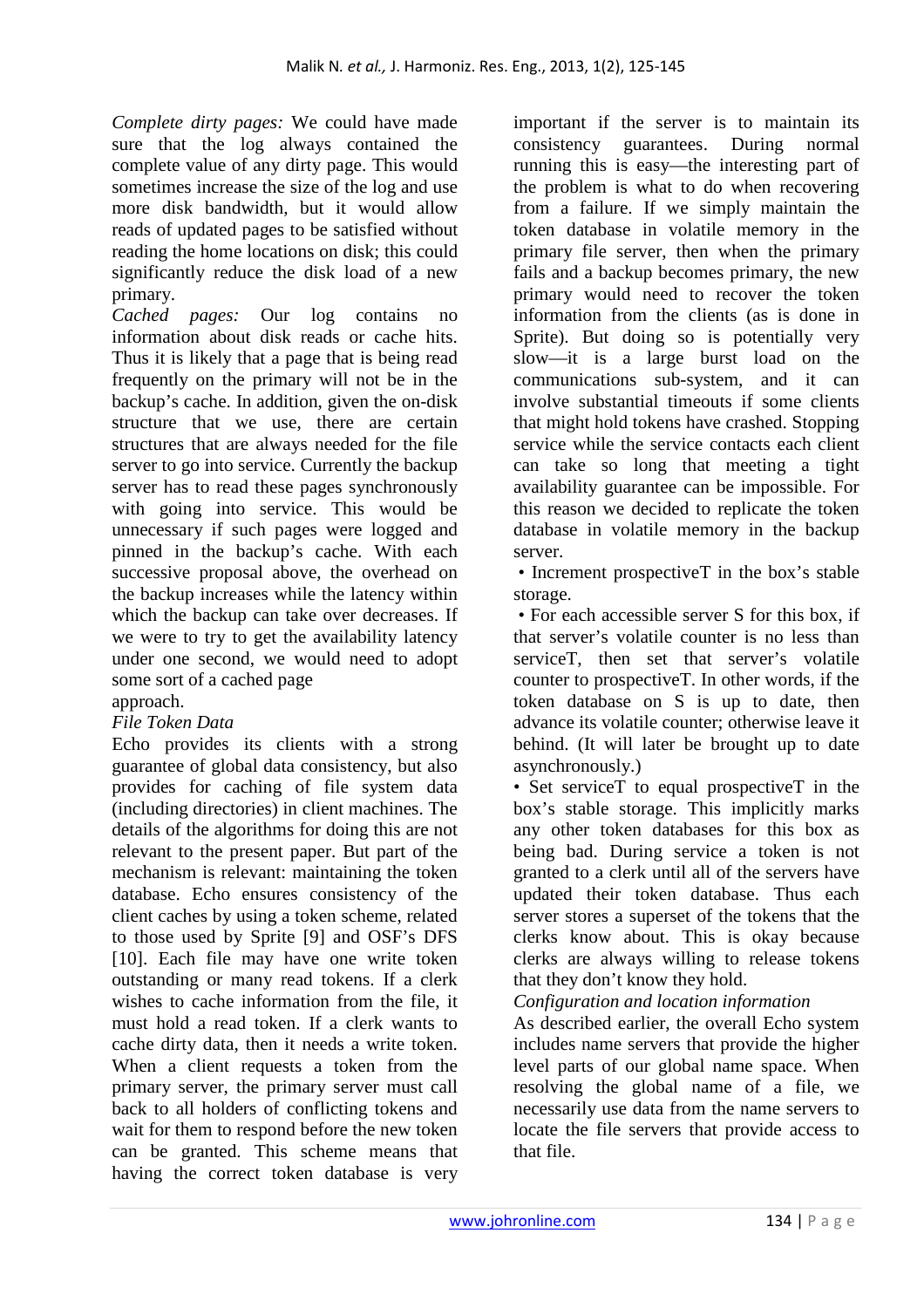Additionally, we store in the name service a description of which boxes each file server serves (so that the file server can know what to do), and which disks contain which boxes (so that the file servers can find them). But in the nature of the name service, its data is only weakly consistent. It is important that any use of data from the name servers can be validated, to prevent incorrect operation. So, we additionally store the set of disk replicas for each box as part of the stable storage of the box (i.e. on the disks of the box). Note that this organization is completely scalable. It does not rely on broadcast or global name space searching to find information. The scheme is, however, somewhat difficult to manage as there is no automatic way of keeping the name server current (for example when moving a disk from one server to another), nor for maintaining the back links. If we were to redesign this part of the system we would push for greater maintainability by reducing some of the information kept about disks and box replicas.

For example, to find a disk all that is really needed is to know which site it is in. Within a site you can search for the disk by brute force or perhaps by accessing a dynamically created database of disk locations.

# **6. Timeouts and Leases**

All reliable systems use timeouts. It is the only way for one part of the system to determine reliably that another part has failed. Explicit failure indications are also useful, to provide earlier failure detection. But since the failure notification itself can fail, only the use of timeouts provides firm guarantees. One specific pattern of use of timeouts, a *lease*, occurs frequently in constructing distributed highly available systems.7 A lease is a mechanism whereby one party (the "issuer") gives another party (the "receiver") the right to use some resource for a certain interval of real time. During that interval, the receiver can use the resource without reference to the issuer; no further communication or negotiation is needed until the lease expires. If the lease is not renewed, both parties know that it has expired, even if they can no longer communicate. All that is required for this to

work is that the clock drift between the parties has a known (reasonably small) bound. If the receiver wishes to renew the lease, it must send the renewal request in sufficient time (including allowance for retransmissions) so that the renewal will be received before the previously agreed expiration time. Because lease renewal is time critical, both the holder and theimplementor need to be careful that the action of renewing a lease doesn't block waiting for other resources. This is discussed later, when we discuss load control issues.

Decreasing the timeout on a lease increases the likelihood that it will expire because of transient communication errors even though the holder is up and still wants to hold the lease. However, shorter timeouts allow the system to respond more quickly to a failure. The cost of guessing incorrectly that a component is down varies widely depending on what resource is being protected by the lease. In the various situations in Echo, incorrect failure detection can cause:

• A client-visible failure (in particular, the return of an error code to a client program or the loss of client visible data). In these cases we use long lease periods.

• A window of vulnerability, during which the crash of a single component can cause loss of service. If the probability of a component failure during this window is small enough and the rate at which such windows are opened is small enough, this can be acceptable. On the other hand, recovering from some incorrectly detected failures can lead to a very long window of vulnerability; in such cases long lease periods are required.

 • A performance glitch caused by the recovery logic invoked in response to the incorrectly detected failure. If the length of the performance glitch is within the allowable limits of latency and occurs infrequently enough, this can be acceptable.

# *Clerks with File Servers*

Clerks, the service agents for client machines, hold various resources implemented by the servers in order to do write-behind and caching while maintaining file consistency. These resources include cache consistency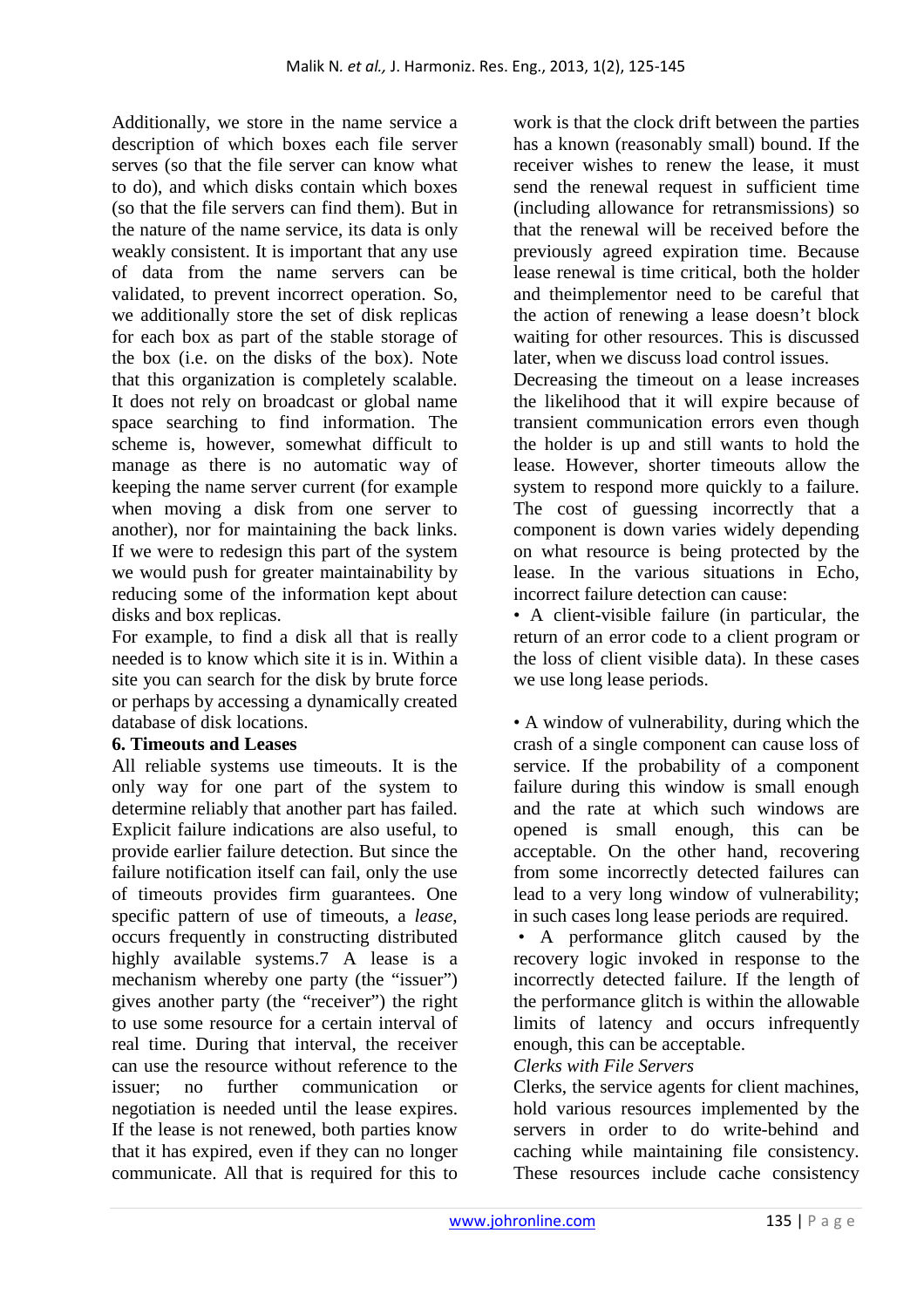tokens, advisory lock tokens, open file tokens, and free space reservations. Rather than using a separate lease for each resource, we combined all of the resources owned by one clerk on the service for a box into a single resource called a *session.*

Sessions are identified by a unique ID which is recognized by the primary server for that box and its backups. Note that the implementor of the resources is the service, not the primary server, so each server has to know about the state of the resources associated with the session.

The cost of losing a lease protecting a session is quite high as it means that th client's cache is invalidated. Invalidating clean data is relatively benign because it can be revalidated easily without affecting the client programs (except in terms of their performance). But if tokens protecting dirty data or advisory locks are lost, we might be in trouble. If the relevant pages have not been touched by other clerks in the interim (or conflicting locks have not been acquired), the clerk could recover transparently with a new lease; in other cases, there is no practical recovery. In practice, we didn't write the code to recover from either case of this problem. If the lease for a session is lost and the clerk cannot (or does not) recover, the error must be reported to the affected application programs, since their data updates have been lost or their locks broken. In the worst cases, there is no simple way to report the failure (since the application has proceeded on that basis of correct completion), so we just invalidate affected file descriptors. Sometimes this is the appropriate behavior (the program terminates, reporting the failure politely, or it invokes its own recovery mechanisms). But at other times the application really didn't need Echo's strong consistency guarantees and would have been happier with the weaker semantics provided by NFS; in these cases Echo's reporting of such lease failures is upsetting. Unfortunately, the clerk has no way to distinguish these two situations in the application.

#### *Primary File Servers and their Backup*

The primary file server for a box uses timeouts to make decisions about the state of the backup servers for that box. It does this for two reasons: to determine which servers have current replicas of the token database, and to determine which servers might be tracking updates to the log. If one of these timeouts expires, the primary initiates the algorithms described earlier to move to a new epoch, thus invalidating the state of the timedout backup server if appropriate. At the same time the backup servers time out the primary. If they lose contact with it, they attempt to become primary, using the algorithms described above. In our design for fast failover, the primary designates one backup as the 'first' backup, and it uses the shortest timeout. This is to avoid having multiple backup servers fight for the disks. The first backup has an open shot at the disks for a limited time.

#### *File Servers with Disk Servers*

When a file server opens a remote disk, it obtains a lease from the disk server. During the period of the lease, the lease holder knows that no other file server may use the given disk. As long as a file server holds leases from a majority of the disk servers storing a given box, then that file server is the primary for that box. In order to speed up recovery we refined this simple design. The goal is to overlap any needed recovery, for example reading the log, with waiting for the old owner's lease to expire. To do this a file server can request the disk server to steal disks from an

existing lease holder. The new holder, in addition to getting access to the disk, also is told the length of time that is remaining in the old owner's lease. The new owner is not permitted to go into service during this time, but it can usefully replay the log and validate its token database. This allows for faster recovery. In the current system the timeouts for remote disks are 3 seconds. This turns out to be at the limit of what can be implemented using our RPC system, even though the number of disks per server is quite small. We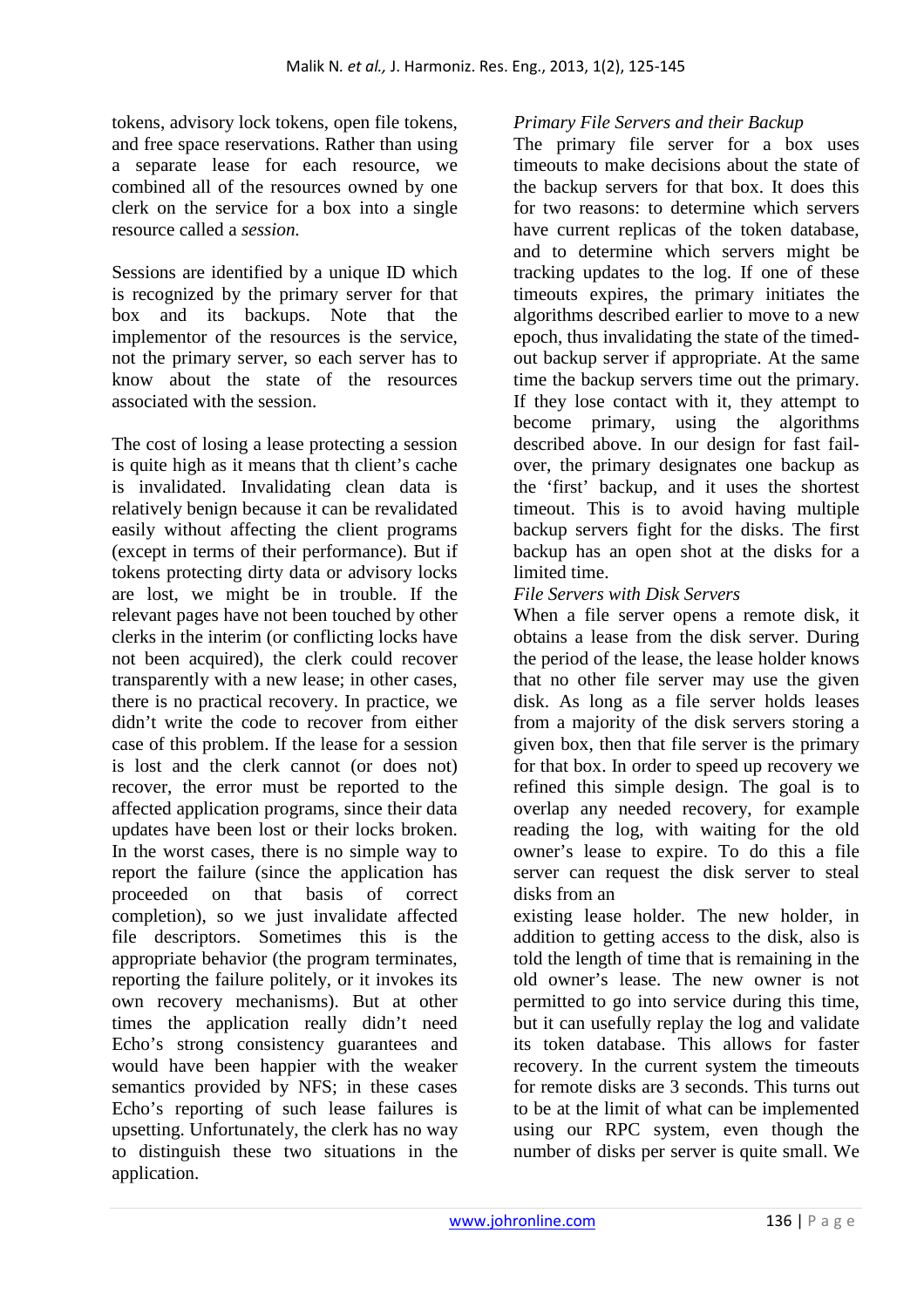experience a fair number of spurious lost leases on remote disks.

#### *Disk Servers with controllers and disks*

The MSCP/SDI I/O system implements two kinds of timeouts. An MSCP controller can have a host timeout. If the controller is not accessed within the timeout, the controller can go offline. On the controller that we use, this means that the controller resets itself and goes comatose for several minutes. The host timeout for a controller can be as small as one second. We set this timeout to ten seconds. Additionally, SDI disks can also timeout their controllers. If the SDI disk does not hear from its online controller every twenty seconds or so, the disk turns the port offline. This then allows a dual-ported disk to be accessed from the other port. Using just this mechanism on dual-ported disks implies that after a failure of a server we will have to wait up to thirty seconds before the other server will be able to take over. We alleviate this problem in some circumstances by arranging to have the controller keep-alive done by the lowest part of the server's kernel, which we call the *nub*. In this way even if the file server process or the operating system crashes, the nub still keeps in touch with the controller. To retain fault tolerance, the nub times out the file server process after one-half second of inactivity. If the timeout expires, the nub instructs the controller to release the specific units being used by the server. In this way as long as the nub keeps working, the timeout is reduced to half a second. Initially this optimization was

very important because most of our crashes were in the file server itself. However in the mature system most crashes are caused by hardware bugs, which crash the nub as well as the server process.

#### **7. Resynchronization**

Resynchronization is required when a component of the system is entering service and needs to obtain state from the other components of the system. In particular, this occurs:

• when a component has failed and its replacement takes over;

• when a component becomes accessible again after being rebooted, or restarted, or after the repair of a network partition;

• when a new component is configured into the system. Sometimes the desired state can be acquired completely (in which case a failure that caused the original component to die can be masked) while at other times the available state might be incomplete (in which case a failure might have to be reported to the client application programs). This section of the paper provides some details on what happens when each of the Echo components resynchronizes.

#### *Resynchronizing a Backup Server*

This is the situation where an Echo file server is initializing, and is going to be a backup server for a box that has a working primary server. It can occur when a file server is rebooted, or when it is reconnected after a network partition, or when a new file server is being configured. When a server starts it reads its configuration database and determines which boxes it is supposed to serve. It then attempts to gain ownership of all of the replicas of those boxes. If the box already has a primary it will not be able to gain ownership of the disks, so it enters a receptive state, where it is amenable to being recruited as a backup server for the boxes it is configured to serve. Meanwhile the primary for the boxes will have been trying to contact the backup server. Eventually it will succeed, and will proceed to help the backup to resynchronize, in other words to acquire enough state to be able to provide service if called upon. Once contact is achieved, the primary will start to update the backup server's copy of the token database. Unfortunately the token database is too large to ship over while the database is locked; that is, it takes so long to ship it that locking it for the duration will affect availability as other clients will not be able to acquire new tokens. Instead, th primary locks one file at a time and ships the tokens held on that file to the backup. While this file is locked, further token acquisitions on it are blocked. While this technique is easy to understand and program, on heavily loaded servers, shipping the token database can take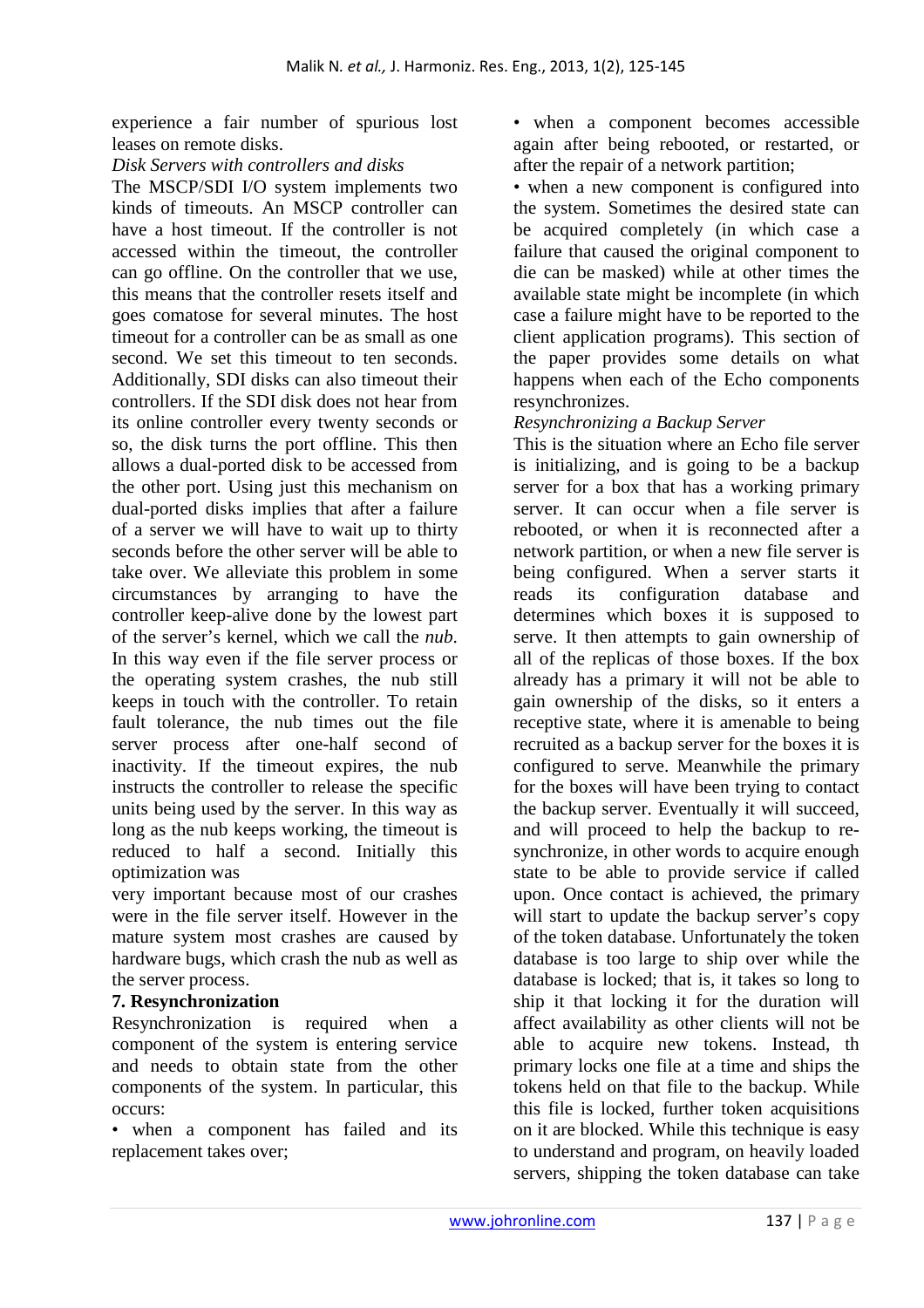tens of minutes. A better approach would be to ship over many tokens with each call. An alternative to fine grain locking is to use optimistic concurrency control, forcing

a retransmission if there are requests for the data. We do not know if this type of locking would improve performance significantly.

*Resynchronizing a primary server* 

After the primary server for a box fails, and assuming there is an available backup server, one of the backup servers should become the new primary server. This involves several steps.

First, the backup server must obtain leases from a majority of the box replicas. Next, the new primary has to find the start and end of the log. This tells it whether its dynamic data structures are valid (i.e. they reflect the entire contents of the log). If they don't, the server must read the log from the beginning. In our configurations this takes between ten and twenty seconds on an active box. If the dynamic data structures are valid then the new primary need only read the end of the log, that portion not shipped to it from the old primary. Since the new primary already knows the end position of the portion of the log it has applied, it can seek directly to the correct position in the log and read sequentially. Having validated its dynamic data structures, the new primary can examine the higher level data structures stored on the box. For example, it can read in the allocation bit map and the File ID map, a map from file ID's to disk addresses of the page

containing information about the file.

• Release the box replicas and let another server that might have a better token database become primary. We do this if the primary knows that there is a server with a better volatile epoch. Doing so can cause live-lock if the other server cannot become primary for some reason, such as a broken path between the server and a disk.

• Copy a newer token database from another server. We haven't implemented this. This can be important if the server with the better token database is, for somereason, incapable of becoming primary for this box. Choosing between this technique and the above requires

a heuristic for determining which is more likely to succeed.

• Reconstruct the token database by asking each clerk which tokens it holds. We don't implement this but it is important, especially in a system without backup servers. Reconstruction of the token database from clients is likely to take a long time and will probably cause the system not to meet its realtime availability requirements, but at least no errors need to be given to client programs.

• Cause a nontransparent failure (a failure that might be visible to the client programs), and continue without an up-to-date token database. In the last resort you have to be ready to do this. Since we haven't implemented the previous two techniques in the running system, sometimes we have to do this when it is not strictly necessary.

There are several problems with implementing token recovery from the clerks: • How do we find the list of clerks that might have tokens? We have considered storing a superset of the clerks on disk. To cut down on I/O traffic the list might include some clerks owning no tokens. As this list changes infrequently, keeping it on disk should not cause a performance problem. A special case arises when a clerk becomes disconnected and loses its lease. In this case we must remove the clerk from the list on disk before granting any conflicting tokens. Otherwise after loss of the token database that clerk could become involved with the

reconstruction process and regain tokens that were lost, thereby allowing clients of that clerk to read old data.

• How do we handle faulty clerks that lie, saying they own tokens that they do not own? First of all, to obtain a token a clerk must have a user that is authorized to obtain the token. For this to happen a privileged user must have logged into a faulty machine. In general, when this happens, any file that this user can read or write becomes compromised as the clerk can then issue read or write requests that look as if they are coming from the user. But also, during reconstruction of the token database clients of a good clerk may see a non-transparent failure if they want to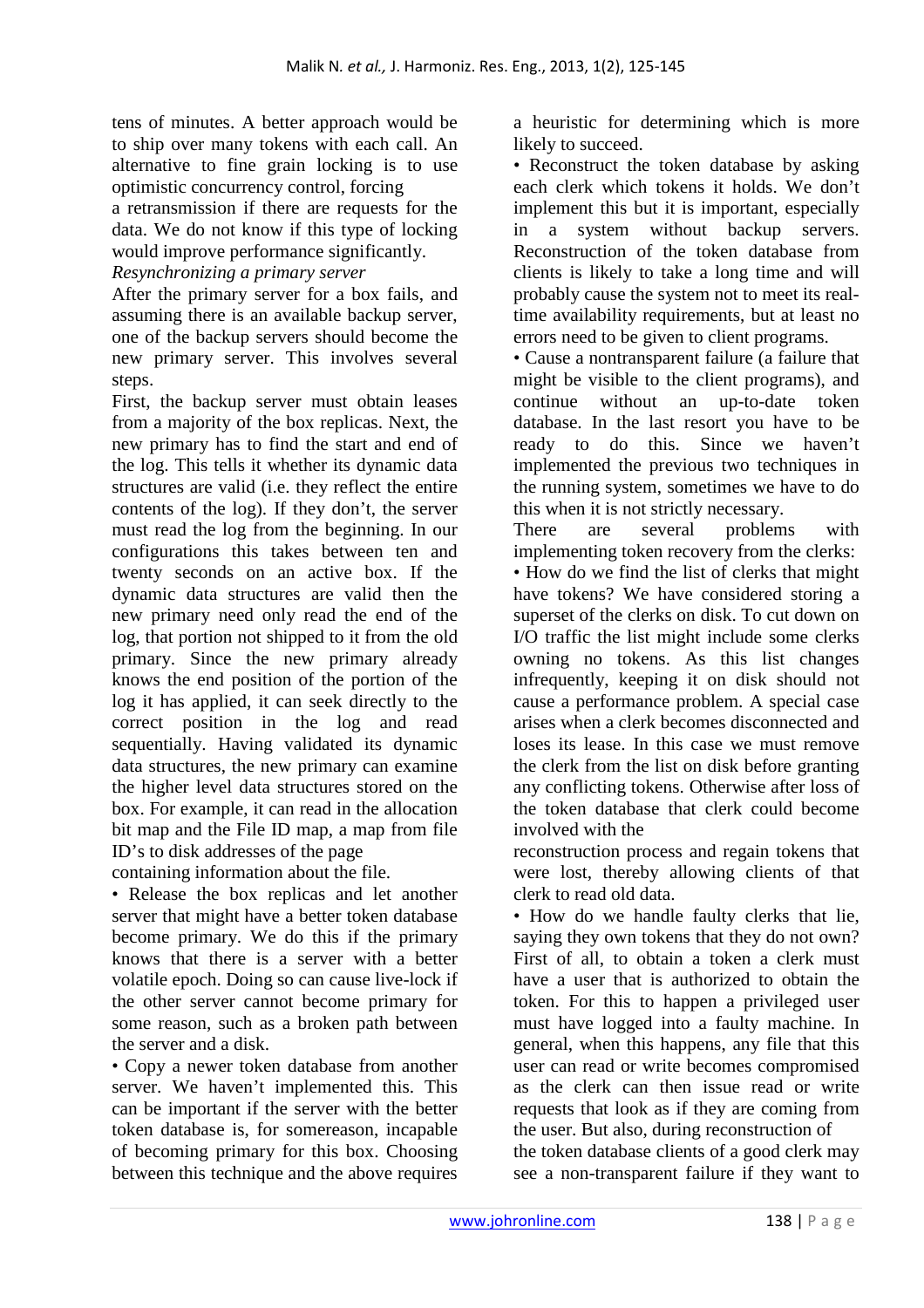access files that are also accessible to the users logged into a bad machine. This could happen if the clerk for a bad machine said it had tokens that conflicted with those owned by the good machine. If the server chooses to believe the bad machine over the good machine—it has no way of knowing which is which—the good machine loses. (Note that it will not see a violation of

safety, just an unnecessary denial of service.) *Resynchronizing a box replica* 

When a box replica (i.e. a disk or disks containing replicas of the box's data) recovers one of three conditions might hold:

• Hopefully, the primary is still waiting for the box replica to recover and has not advanced the epochs on the other replicas yet. In this case the replica can immediately be placed back into the pool of active replicas; any in-progress writes are redone. In our current system the primary is willing to wait up to 30 seconds for a disk replica to recover after a failure. During this time no new updates can be done. If we were to try to reduce the availability latency below 30 seconds, we would of course need to reduce this waiting time. Making it large has the advantage that more glitches can be handled without resorting to the schemes described below. Note that in our system the failure of the current owner of a dual-ported disk looks like a very short failure of that disk. Because we have not implemented catch-up recovery, described below, we consider it

important to respond to that failure without marking the attached disk as out of date. This means having either very large timeouts or very fast switching of a disk from one owner to another.

• Possibly, the primary has marked the recovering box replica as being bad but the log has not wrapped since the recovering replica was last up to date. Echo's logging techniques ensure that all changed pages appear in the log. By going back in the log to the last point where the replica was up to date, we can play the log forward and get a complete list of the pages that should be updated on the recovering replica. The Echo

implementation uses a fixed size 2 MByte log.

Given our usage, the log tends to wrap around every day or so. So a failure that is recovered in less than a day can be handled by a logbased recovery. Note that the reason the logs can be so short is that for large writes the data itself is omitted from the log, going directly to the home location; only the page numbers are written to the log. We have not implemented this form of replica recovery, which we call 'catch-up recovery,' though it should be a straightforward subset

of the recovery technique given below.

• The worst case occurs if the primary has marked the recovering box replica as being bad and the log has wrapped since the time the replica was last up to date. In this case we must do a page-by-page copy of the data and log from a valid replica of the box to the recovering replica. This copy need not lock out other updates to the box. We call this 'full-copy' recovery. In our current environment with 2.3 gigabyte boxes, a fullcopy recovery takes about 100 minutes on a lightly loaded server. The recovery code is tuned not to interfere with the normal operation of the system. This might be the wrong trade-off if you were trying to minimize exposure.

# **8. Load Control**

Why is load control an availability issue? First, if the offered load is too large, we cannot meet every client's latency requirement and some clients will see the service as being unavailable. Second, without load control the server can get so overloaded that it can run out of important resources, which can cause leases to fail and can lead to deadlock. Even in the absence of absolute resource limits, the server might also spend so much time queueing requests that it has too little time getting work done. This would cause it to fail to meet its throughput requirements and therefore become unavailable. If we consider the throughput requirement, the responsibility for load control falls primarily on the system. Because the system controls the clerks and the clerks control when requests are presented to the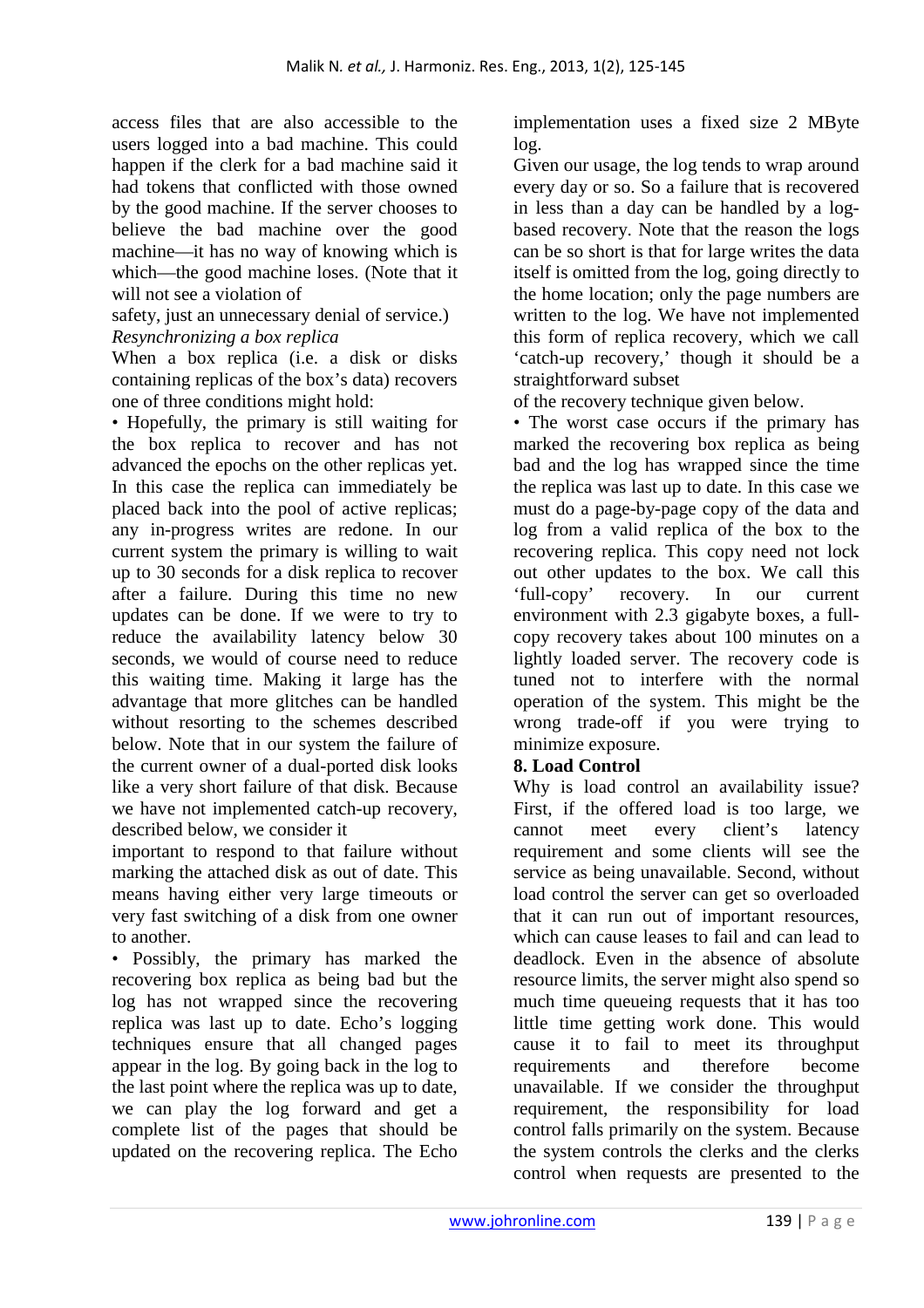server machines, the system can, in principle, control the load so that the server machines do not become overloaded. But note that as the

offered load increases, the latency for an individual client operation also increases, because limiting the load on the server requires blocking the client requests inside the clerk.

• The load on a client machine is unbounded. If the clients are loading the system with enough work, a client machine might get so overloaded that its clerk ceases to function efficiently. This could be avoided if we used a real-time kernel and the clients were restricted in their use of high priorities. We have had several instances in our use of Echo where the client ran out of either CPU or network resources and lost contact with the service. We have not really solved this

problem, but we have avoided it to a large extent by adding additional memory to the client machines.

• A new clerk just starting up will present some initial load on the server until it can be told to back off. If a large number of new clerks all start up over a short period, the load on the server and network could be so large the the throughput would drop enough to cause the system to be unavailable. This has not occurred with Echo. The overhead of a new clerk contacting a server and being told to back off is low enough so that this is unlikely to be a problem. Limiting the load on the servers by having a server tell a clerk to try the call again later, has complicated consequences in a system like Echo that allows clerks to hold resources while waiting for other server operations to complete. The simple approach of allowing only a fixed number of requests to be outstanding on a server at a time doesn't work. For example, one clerk may be holding a write token requested by many other clerks, but before it is willing to release that token it must do some number of writes to flush its cache of dirty data protected by that token. Using a simple limit on the total number of outstanding requests leads to deadlock.

We implement our load control scheme by reserving resources for different categories of request and guaranteeing that at least that many requests for each class may be outstanding. Some of the quotas are per server while some are per clerk. To avoid deadlock a clerk must ensure that it has no more than the maximum number of outstanding calls outstanding simultaneously. A given request can fall into more than one category in which case it counts against both quotas. Currently the classes are:

• Bulk data transfers. In Echo, bulk data transfers are done with parallel RPC's. Measurements show that maximum throughput for large transfers comes when using seven threads, if the system is otherwise unloaded. We use heuristics based on system load to determine the number of threads to use for a transfer. The quota on the total number of bulk data transfers outstanding is per server.

• Updates outstanding, per server.

• Reads outstanding, per server.

• Token requests incoming (requests by clerks to server for new tokens) per clerk.

• Token requests outgoing (requests to clerks by server for release of held tokens) per clerk.

• Lease renewals, per clerk.

• Number of clerks, per server.

In order to avoid increasing overall system latency, we tried to configure the system so that load control is needed only to flatten out the highest peaks of load, and so that in general load control would not actually throttle back clerk activity.

# **9. Online Reconfiguration**

During the life of the system, there will be many times when administrators need to change it. These changes include software and hardware upgrades as well as changes to management parameters such as the allocation of boxes to disks or of files to boxes. In order to meet our availability goals, we need to be able to make these changes while the system is running.

Fortunately, most such changes are easy. For example, there is no problem with updating configuration information held in the name server while the file servers are running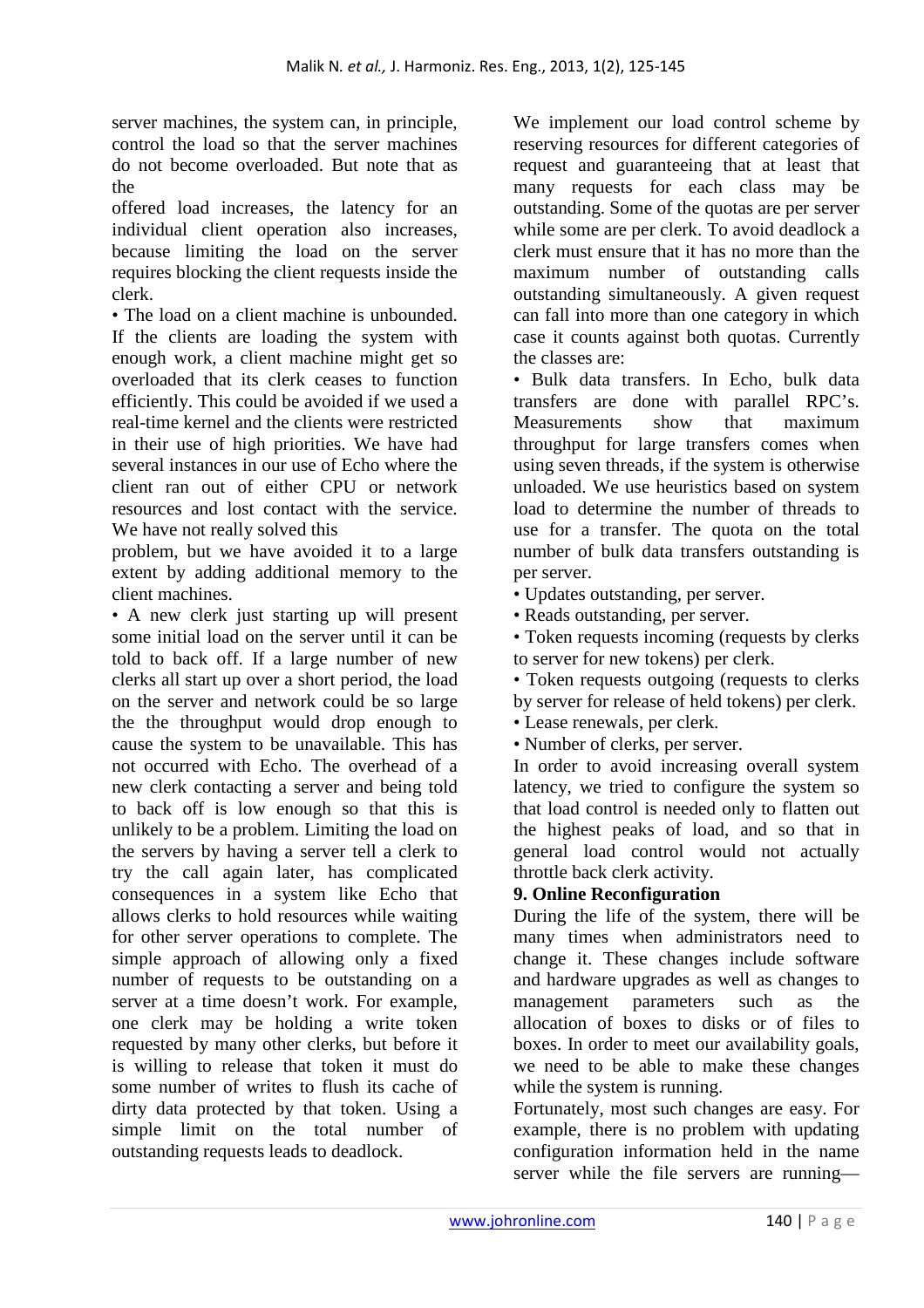provided the file servers and clerks are coded to tolerate the transient inconsistencies that occur while the name service is propagating the updates, and to honor the new configuration information when it appears. Equally, it is easy to upgrade a file server's hardware or software provided there is a working backup server for each box.

The changes we support comfortably are:

• Adding and deleting a box replica from the set of replicas for a box.

• Reclaiming the disk storage used for storing a box replica.

• Increasing the log area of a box.

• Changing the number of up-to-date replicas needed to allow updates on a box.

• Backing-up a box to offline or online storage.

• Manually changing a primary to a backup server.

• Adding and deleting servers.

• Changing the number of updates that can be committed on one up-to-date replica while not yet being committed on others.

In addition we had hoped to allow the following change, but never implemented them:

• Moving a volume between boxes while the volume is being accessed. The omission of this feature turned out not to be too much of a problem. Moving a volume without this facility entails turning off write access to the volume while the move is in progress. For users' volumes this meant coordinating the move with the user.

• Splitting a volume into two separate volumes. This facility is used to recover from mistakes in partitioning the file tree into volumes. It is needed either when a volume gets so large that it won't fit in a box, or when the access rate gets so high that a single server cannot serve it adequately. We have had no need for such a facility in Echo, perhaps because of the relatively short period of use and the active attention we gave to dividing data into volumes.

• Cloning volumes (as in the Andrew File System [5]). This would have been most useful as an easy way of creating a snapshot of a volume for backup. Since we did not do

volume cloning, did not want to shut down a volume during a backup, and wanted the snapshot semantics, we ended up writing our own backup scheme. This turned out to be a mistake as it diverted us from our main goals and made recovery of user files after a disaster dependent on the correct

functioning of our new and seldom tested backup system.

#### **10. Detecting, Reporting and Repairing Faults**

When the owners and administrators of a system configure it, they make various decisions about the extent to which they will replicate disks, servers and network connections. They make these decisions so as to provide the level of availability for which they are willing to pay, by tolerating an appropriate number of faults. A corollary of this behavior is that when a fault occurs, it must be repaired promptly—until it is repaired, the system is less tolerant of further faults, and might not meet its availability goals. So the designer must include mechanisms that will lead to prompt repair of faults. There are three parts to this process: detecting faults, reporting them, and repairing them.

# *Detecting faults*

It's generally quite easy to detect a fault in a component that is currently in use: the detection takes the form of an error return while accessing a component or via a time out on a response to a message. This type of fault results in the usual fail-over behavior as has been discussed above. The only potential complexity here comes from the fact that some error reports can be quite non-specific (e.g. a communication timeout), so localizing the fault to the actual component that needs to be repaired is occasionally tricky. The more difficult fault to detect is one in a component that is not currently in use, because it is being kept as a backup for recovery from some other failure. But of course it is important to detect these faults before the backup component is needed, or availability will be compromised. There are two common techniques for detecting such faults: periodically exercise the backup components,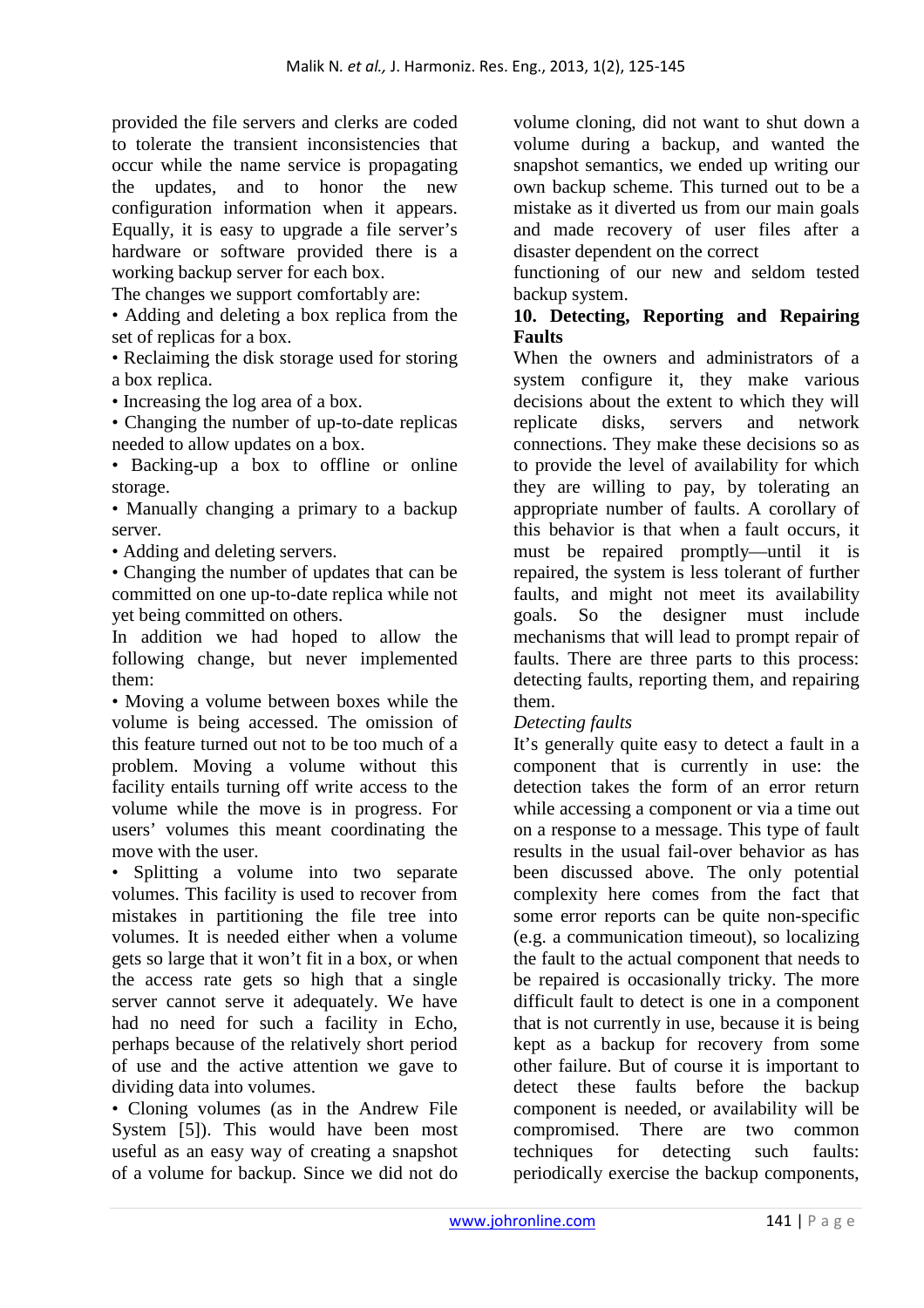and periodically provoke artificial failures in the primary components just to see if the backup takes over successfully. (If it doesn't a fault has been detected, but the original primary can resume service so availability is preserved.) Periodic testing has the advantage that it can often be done without interfering with overall behavior of the primary components of the system. It has the disadvantage that it might not put the backup component under enough load to catch certain kinds of faults. We use these two techniques to detect faults in the Echo components as follows.

• *Disks:* With replicated disks, all updates are always written to both disks, so any error in the disk's write logic will be quickly detected. On the read path, things are more complicated because you might do all reading from one disk. In Echo, we use disk arm optimization and load balancing to spread the read load between the disk replicas. Disk read or write faults are noticed by the primary file server and written to a diary file. If there are repeated faults on a disk, the

box replica being stored on that disk is eventually removed from the set of activereplicas. There is a daemon that periodically gets the status of each box and checks for any replicas that are doing poorly.

• *Paths to the disks:* In the typical Echo configuration in use at SRC, we dual-port each disk to two servers. Thus the path that is in use to a disk depends on which server is primary. The DEC disks that we use have a facility that allows for some checking of the out-of-use disk path. A special command can be sent to the disk by its controlling host, causing the disk to send its status to the offline host. Many DEC systems send this command to the online disks periodically to keep the offline host up to date on the status of the disk. If a report is not received by the backup after a timeout period, we can assume that either the path to the disk is broken or the primary is down. We have found, however, that this technique does not catch many types of disk faults. We have had a number of failures where a path to the disk will work for short status commands but fail on some

portion of the long data transfer commands. To detect faults of this type we need

to use artificially provoked fail-overs. Our plan was to have the primary and backup switch roles every day or so. This was never implemented, and currently we do not have any automatic means to detect failure in the disk paths not in use. There have been circumstances where a fault in a disk path has been hidden for several days, although this has never caused a loss of service.

• *Servers:* There are certain server faults that can be detected only when the server is under load (i.e., when it is the primary server for a box). Under normal circumstances each server is being used as the primary for some set of boxes. This property is not maintained automatically, but the operators attempt to maintain it manually. We have a mechanism to automatically maintain the server load balancing, but we never felt comfortable enough with it to turn it on during normal service.

• *Network:* The normal timeout algorithms in the communications system will detect faults in the network currently in use. We can distinguish these from server failures in most situations by verifying connectivity to other hosts, such as the name servers. As mentioned earlier, our network includes redundant paths, including redundant network cables into each host. The lowest level of the networking software periodically verifies the integrity of the alternative paths.

We have not had problems with fault detection in this part of the system.

• *Server status daemon:* Reports if a server is down or not serving any boxes.

• *Box status daemon:* Reports if a box does not have its full complement of up-todate replicas

• *End to end availability daemon:* Reports if a box is not meeting the client latency criteria. It uses quite a long timeout on its operations, so it is unlikely to report load-related problems. This daemon catches certain errors that would not be caught by the other daemons, such as deadlocks within the system that block the execution of file updates.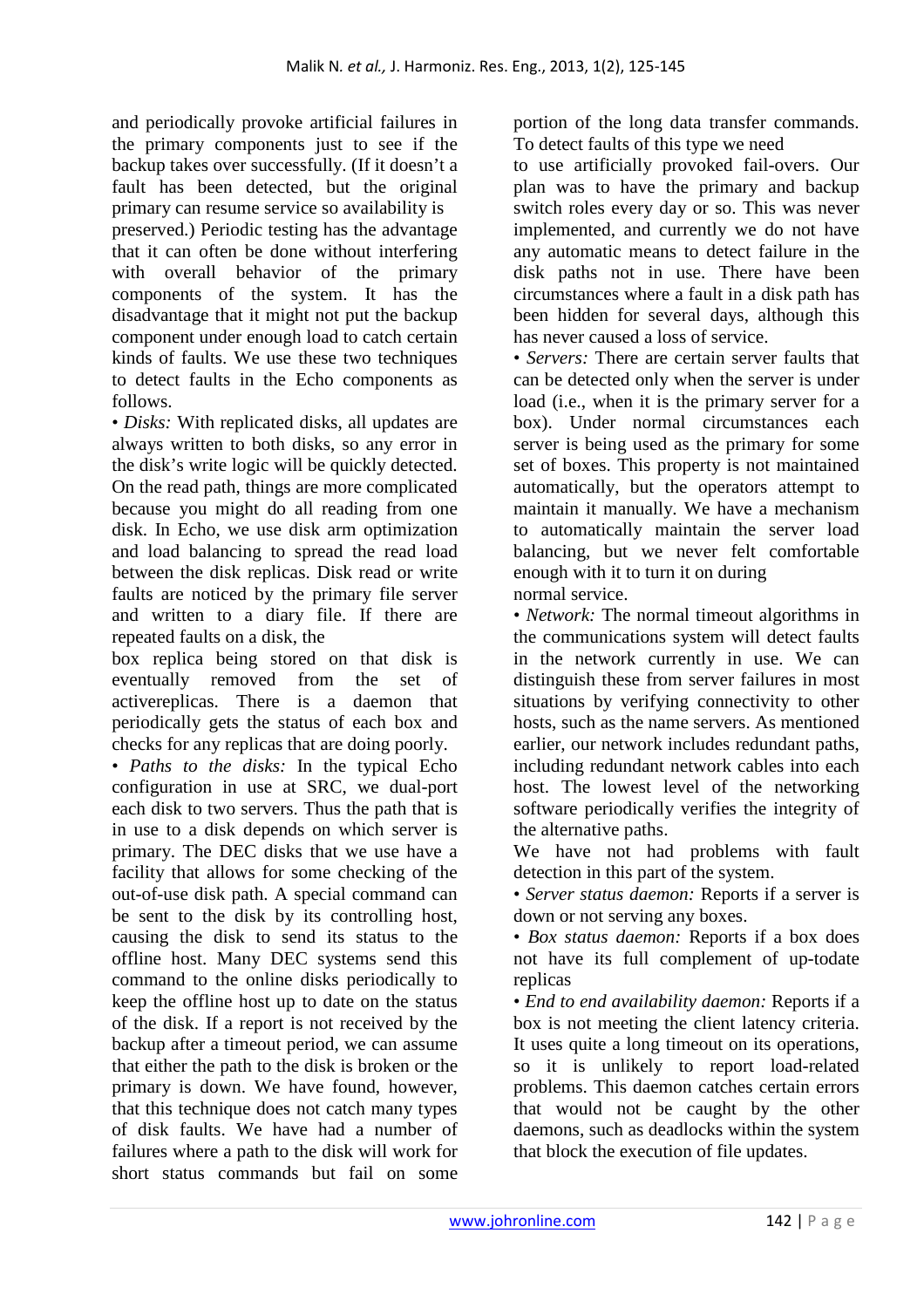• *Backup status daemon:* Reports if the backups are behind schedule. This happens if a tape drive has jammed or if the operator has not refilled the tape stacker.

The daemons can be replicated if appropriate. *Reporting faults* 

Detecting a fault is only the first part of the problem. We must also ensure that the fault is brought to the notice of someone who will get it fixed. In unreplicated systems this is easy: users notice that they cannot get their work done and call the operator. But on a replicated system, users continue to get their work done and the operator needs a new way of getting information about which services are in need of repair. Writing a fault report to a log file or diary is ineffective. Administrators and operators rapidly cease to read such files. Such reports are still important, but as a way of getting more details once the operator has been notified, or as a way of keeping records so that patterns of faults can be noticed. Equally, mechanisms such as a red light on a cabinet are ineffective: most of the Echo hardware resides in machine rooms that are usually unattended. We have found that the only effective mechanism is to send electronic mail to a list of people whose responsibilities include dealing with the fault. We do this from the

various daemon processes running on other machines that watch Echo components. When a component fails, the daemon sends a message. But even this mechanism must be used with care: if too many messages are sent, the operator learns to ignore them. (When Echo first went online the backup system sent so many messages that they were ignored by the operators, and because of a load-related problem that was exacerbated by our online backups, we got nearly two weeks behind on backups before we noticed.) Each of our watching daemons keeps track of the state of a box or server and reports only on changes to that state. This reduces the volume of mail enough so that the probability of an individual message being important is quite high.

#### *Repairing faults*

Repairing a failed component can be as simple as plugging in a power cord that had

been accidentally pulled out, or it can involve calling field service or reconfiguring the system to isolate the damaged component. The most frequent repairs we do are as follows:

• Reboot the machine because it has had a parity error or software error. Our system is not set up to auto boot because the homegrown operating system we use has no logging mechanism to keep track of which error occurred.

• Reseat or replace the machine's processor or memory boards to reduce the opportunity for flipped bits or to replace bad chips on the memory boards.

• Reconfigure a box to remove replicas. This is done to increase availability when it is determined that the replica won't be coming back anytime soon. This could have been done automatically.

• Switch a disk from one controller port to another to ascertain whether the disk or the port is faulty.

• Swap the cables going from host to disk unit. After the swap we fail over to the other machine to see if the disk returns.

• Replace various disk components. This takes a while, since it involves a call to field service. The replacement of some components does not lose the disk contents, and so once repaired the disk is automatically reconfigured into the system. However in other cases we have to manually re-initialize the new disk, delete the old replica, and create and add in a new replica into the box.

#### **11. Writing A Highly Available Application Using Echo**

Echo was designed to make the file system highly available; it does not directly aid in making an application highly available. However, an application can use two aspects of Echo's highly available file system to achieve its own availability goals more easily:

• Echo provides highly available stable storage. As long as the availability and performance requirements of the application are met by Echo, this obviates any need for the application to replicate its permanent state.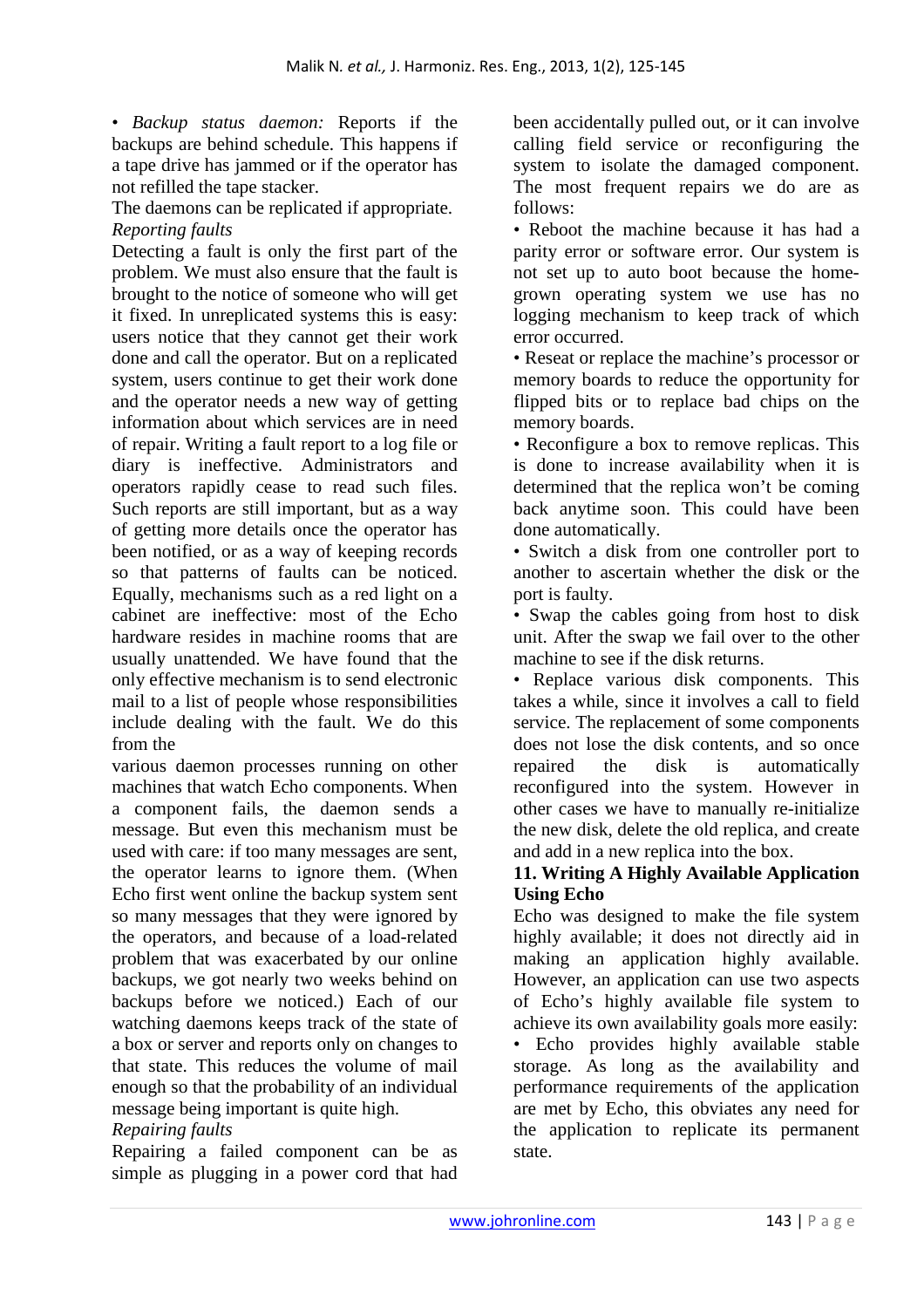• Echo provides highly available locks. A replicated application can use these to coordinate the behavior of its replicas. SRC took advantage of these features in two separate projects: the Vesta source code control system and the Ivy text editor. Vesta stores all of its persistent data in Echo. Vesta runs as a daemon process on each machine that has Vesta clients. The different instances of the Vesta daemon synchronize using Echo advisory locks. Vesta uses an Echo lock to protect a log file containing information about the creation of new packages and package versions, and another Echo lock (per package) to synchronize the storing of new versions of a package in the file system. Each time the Vesta daemon claims a lock it examines the state of the file system,

and if it finds some work left undone by the previous holder of the lock, it backs out or completes that work. It then proceeds to do its own work. In this way Vesta builds distributed atomic operations without itself implementing a transaction system, distributed locking, or stable storage. The Ivy text editor maintains for each user a journal of changes made while editing, to support undo operations and to implement automatic replay of edits when recovering from a crash. Ivy uses Echo to store its journal and uses Echo's locks to make sure that only one instance of Ivy is using the same journal. Like Vesta, when Ivy starts up and acquires the lock, it reads the journal and backs out or moves forward any updates that were in progress when the user's last instance of Ivy died.

# **12. Results and Conclusion**

The preliminary design of Echo was complete by late 1988 and coding started in early 1989. Echo was in use by its three implementors in June 1990 and by 15 hardy users in early November of that year. By January 1991 we had turned off our old file system and Echo was the main file system for 60 researchers. Echo was decommissioned in late 1992. The source code for the Echo file system consists of 125532 lines: 17401 of them purely for the clerk, 100417 purely for the server. This includes all the code for the filestore from the operating system's file system switch down to

the low level disk driver, each of which were written afresh for Echo. It does not include the backup system, the name service, management and fault detection programs, mechanically generated code, and preexisting networking, security, concurrency, and data structure libraries.

In practice, Echo did not succeed in providing high availability, by any absolute measure. Our previous file servers, which did not replicate users' private data and used *ad hoc*  replication for shared data, were widely viewed by our users as having been more available. There seem to be several causes for this:

• Our communication code (RPC and lower levels) was not engineered well enough to withstand the load that Echo placed upon it. As described earlier, this led to a variety of detailed problems, resulting in lowered availability. Most of the causes of this are readily fixable, but there are nevertheless some important lessons here. One is that there must be an interaction between the

communication layers and the higher layers to decide how to respond to overload—merely discarding load is liable to have the wrong effects in some cases. Another lesson, often learned but as often forgotten, is that making the code handle the normal case correctly is not enough—the code must behave well under extreme stress, because that is what will be happening when availability is at risk.

• We implemented the Echo code making generous, even casual, use of powerful tools such as garbage-collected texts and an RPC system that would pass complex data structures. The convenience of such tools led us to fail to consider adequately their costs in performance, overall system complexity, and failure modes that are hard to understand.

• We implemented our most complex system at a time when our hardware was past its prime. Many failures were caused by such trivia as undetected memory errors or melted cables.

Those causes are all in some sense avoidable. But some of the lessons we learned are more fundamental, and will require careful consideration by future designers.